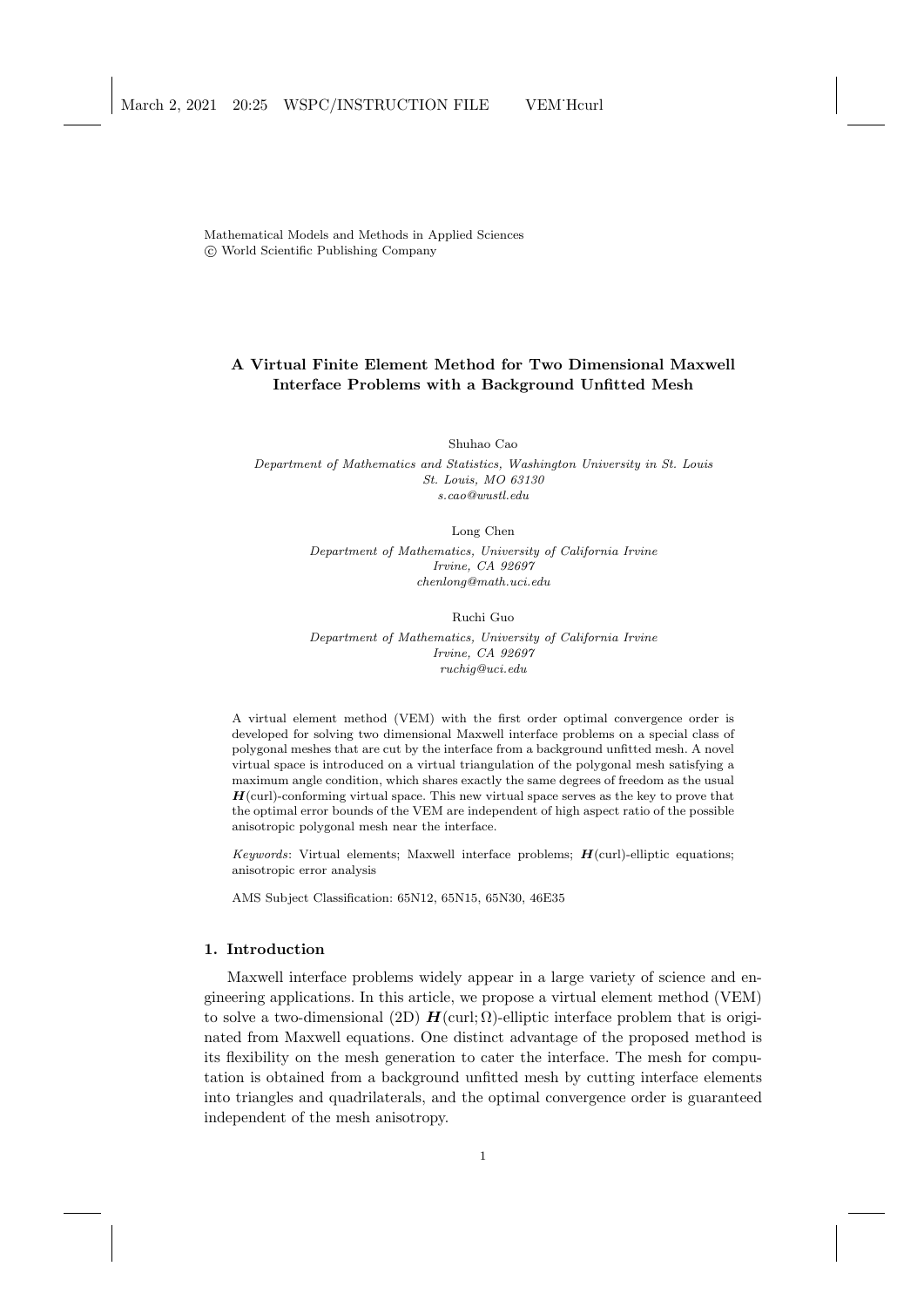<span id="page-1-4"></span>To describe the idea, we let  $\Omega \subseteq \mathbb{R}^2$  be a bounded domain and let  $\Gamma \subseteq \Omega$  be a smooth interface curve, as illustrated by the left plot in Figure [2.1.](#page-4-0) The interface  $Γ$  cuts Ω into two subdomains  $Ω<sup>±</sup>$  occupied by media with different magnetic and electric properties. We consider the following  $H(\text{curl}; \Omega)$ -elliptic interface problem for the electric field  $u : \Omega \to \mathbb{R}^2$ :

<span id="page-1-2"></span>
$$
\underline{\text{curl}} \alpha \text{ curl } \mathbf{u} + \beta \mathbf{u} = \mathbf{f} \quad \text{in } \Omega = \Omega^- \cup \Omega^+, \tag{1.1a}
$$

with  $f \in L^2(\Omega)$ , subject to the Dirichlet boundary condition:

<span id="page-1-3"></span><span id="page-1-1"></span><span id="page-1-0"></span>
$$
\mathbf{u} \cdot \mathbf{t} = 0 \quad \text{on } \partial \Omega,\tag{1.1b}
$$

where the operator curl is for vector functions  $\mathbf{v} = (v_1, v_2)^\intercal$  such that curl  $\mathbf{u} =$  $\partial_{x_1} v_2 - \partial_{x_2} v_1$  while curl is for scalar functions v such that curl  $v = (\partial_{x_2} v, -\partial_{x_1} v)$ <sup>T</sup> with "<sup>†</sup>" denoting the transpose herein. The coefficients  $\alpha = \alpha^{\pm}$  and  $\beta = \beta^{\pm}$  in  $\Omega^{\pm}$ are assumed to be positive piecewise constant functions of which the locations of the discontinuity align with one another. Moreover, we consider the following jump conditions at the interface Γ:

$$
[\boldsymbol{u} \cdot \boldsymbol{t}]_{\Gamma} := \boldsymbol{u}^+ \cdot \boldsymbol{t} - \boldsymbol{u}^- \cdot \boldsymbol{t} = 0, \qquad (1.1c)
$$

$$
[\alpha \operatorname{curl} \mathbf{u}]_{\Gamma} := \alpha^{-} \operatorname{curl} \mathbf{u}^{+} - \alpha^{+} \operatorname{curl} \mathbf{u}^{-} = 0, \qquad (1.1d)
$$

where t denotes a tangential vector to Γ. The condition  $(1.1c)$  is due to the tangential continuity of  $H$ (curl) functions and [\(1.1d\)](#page-1-1) is from the fact that  $H$ (curl) is isomorphic to  $H<sup>1</sup>$  in 2D. The interface model [\(1.1\)](#page-1-2) arises from each time step in a stable time-marching scheme for the eddy current computation of Maxwell equa-tions [\[2,](#page-24-0) [4\]](#page-25-0). In this model,  $\alpha$  denotes the magnetic permeability and  $\beta \sim \sigma/\Delta t$  is the scaling of the conductivity  $\sigma$  by the time-marching step size  $\Delta t$ .

For Maxwell equations,  $H(\text{curl})$ -conforming Nédélec finite element spaces are widely used [\[17,](#page-25-1) [25,](#page-26-0) [37\]](#page-27-0). As for interface problems, the authors in [\[26\]](#page-26-1) analyze the standard finite element methods (FEMs) for  $H(\text{curl})$ -elliptic equations. The semidiscrete analysis for Maxwell interface problems with low regularity is provided in [\[43\]](#page-27-1). In addition, due to the potentially low regularity, there are many works focusing on developing a posteriori error estimators and adaptive FEM [\[8,](#page-25-2) [16,](#page-25-3) [22\]](#page-26-2).

Numerical methods for solving interface problems based on unfitted meshes are attractive since they circumvent the burden of generating high-quality interfacefitted meshes which may be time-consuming for three dimensions (3D) or for moving interface problems. There have been a lot of works in this field on solving  $H^1$ -elliptic interface problems, see [\[7,](#page-25-4) [23,](#page-26-3) [33\]](#page-26-4) and the reference therein. However, there are much fewer works on solving Maxwell interface problems. Typical examples include matched interface and boundary (MIB) formulation [\[44\]](#page-27-2), adaptive FEMs [\[15\]](#page-25-5), and non-matching mesh methods [\[10,](#page-25-6) [11,](#page-25-7) [14\]](#page-25-8). Recently, a penalty method is developed in [\[35\]](#page-26-5) requiring higher regularity.

A main difficulty for solving  $H$ (curl) problems comes from low regularity of the exact solution, even for our assumption  $u \in H^1(\text{curl}; \Omega) := \{u \in H^1(\Omega), \text{curl } u \in$  $H^1(\Omega)$ . The expected optimal convergence rate highly relies on the conformity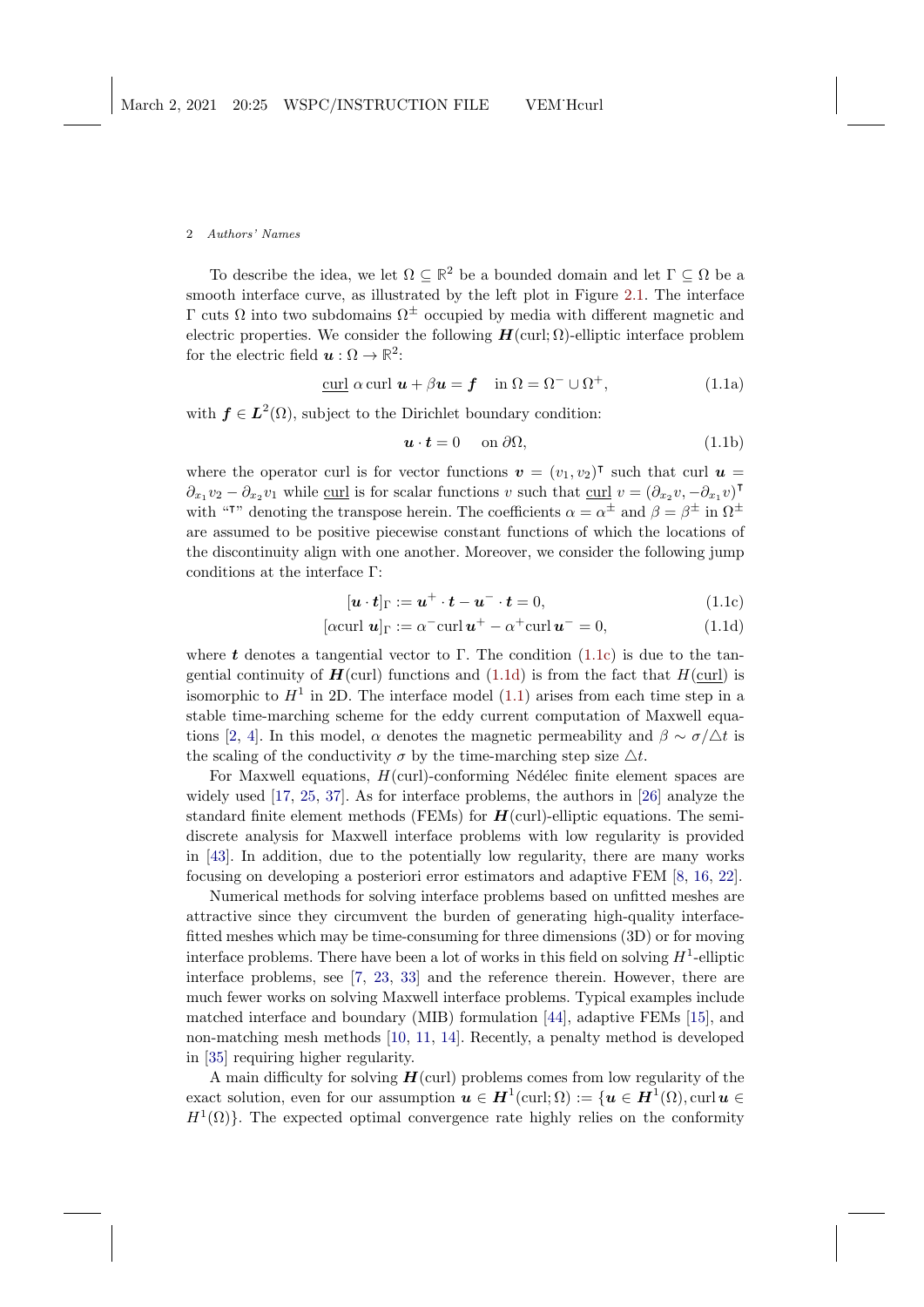<span id="page-2-0"></span>of approximation spaces due to the  $\mathcal{O}(h^{1/2})$  approximation order on boundary of elements for functions in  $H^1(\text{curl}; \Omega)$ , see specifically [\[38,](#page-27-3) Lemma 5.52]. For example, when solving Maxwell equations by discontinuous Galerkin (DG) methods [\[27,](#page-26-6) [28,](#page-26-7) [29\]](#page-26-8), penalties are in general needed on boundary of elements due to the non-conformity of DG spaces, and the standard argument directly applying the trace inequalities may only yield suboptimal convergence rates. Instead, the analy-sis approaches in [\[27,](#page-26-6) [28,](#page-26-7) [29\]](#page-26-8) employ a  $H$ (curl)-conforming subspace of the broken DG space to overcome this issue.

This essential difficulty will make the development of optimal convergent unfitted mesh methods for Maxwell interface problems especially challenging since almost all the unfitted mesh methods aforementioned use non-conforming spaces for approximation, and it is unclear whether conforming subspaces with sufficient approximation capabilities exist such that the approaches in [\[27,](#page-26-6) [28,](#page-26-7) [29\]](#page-26-8) can be applied. Indeed, Hiptmair et al. in [\[10,](#page-25-6) [11\]](#page-25-7) show that using Nitsche's penalties on interface edges can only yield suboptimal convergence rates in both computation and analysis. Recently, this issue was further explored numerically in [\[41\]](#page-27-4). An alternative approach is to use immersed finite element methods in a Petrov-Galerkin formulation  $[24]$ , where the standard conforming Nédélec space is used as the test function space to remove the non-conformity errors. However, the resulted matrix may not be symmetric anymore, which could cause troubles for fast solvers especially for 3D Maxwell equations.

Motivated by the works [\[9,](#page-25-9) [13\]](#page-25-10), we believe that the virtual element method (VEM) provides a new direction to solve Maxwell interface problems that can achieve optimal convergence on (background) unfitted meshes. The VEM was first introduced in [\[5\]](#page-25-11) to solve  $H^1$ -elliptic equations where the  $H^1$ -virtual space consists of shape functions constructed by solving local problems on elements with general polygonal shapes. The  $H$ (curl)-conforming virtual space was then introduced in [\[19,](#page-25-12) [20\]](#page-26-10) to solve magnetostatic problems. As one attractive feature, the underling virtual space for approximation is always conforming on an almost arbitrary polygonal mesh of the computation domain. It is our key motivation to use it for solving Maxwell interface problems on meshes that are generated from a background unfitted mesh. However, different from [\[19,](#page-25-12) [20\]](#page-26-10) that use a special mixed formulation [\[31\]](#page-26-11), in this work we shall employ the standard  $H$ (curl)-elliptic equation [\(1.1a\)](#page-1-3) as the model problem. Very recently, a similar VEM for Maxwell equations with the lowest order and shape-regular meshes is analyzed in [\[21\]](#page-26-12). Compared with [\[21\]](#page-26-12), our results focus more on the discretization's robustness to the shape of elements, while the analysis only relies on mature simplicial finite element tools.

In our analysis, the key to achieve the optimal error bound regardless of element shapes is a novel virtual element space that shares exactly the same degrees of freedom of the one invented in [\[19,](#page-25-12) [20\]](#page-26-10), and thus preserves all its information including the same projection and curl values for computation. This space is constructed as a subspace of the standard Nédélec space on a further (virtual) triangulation of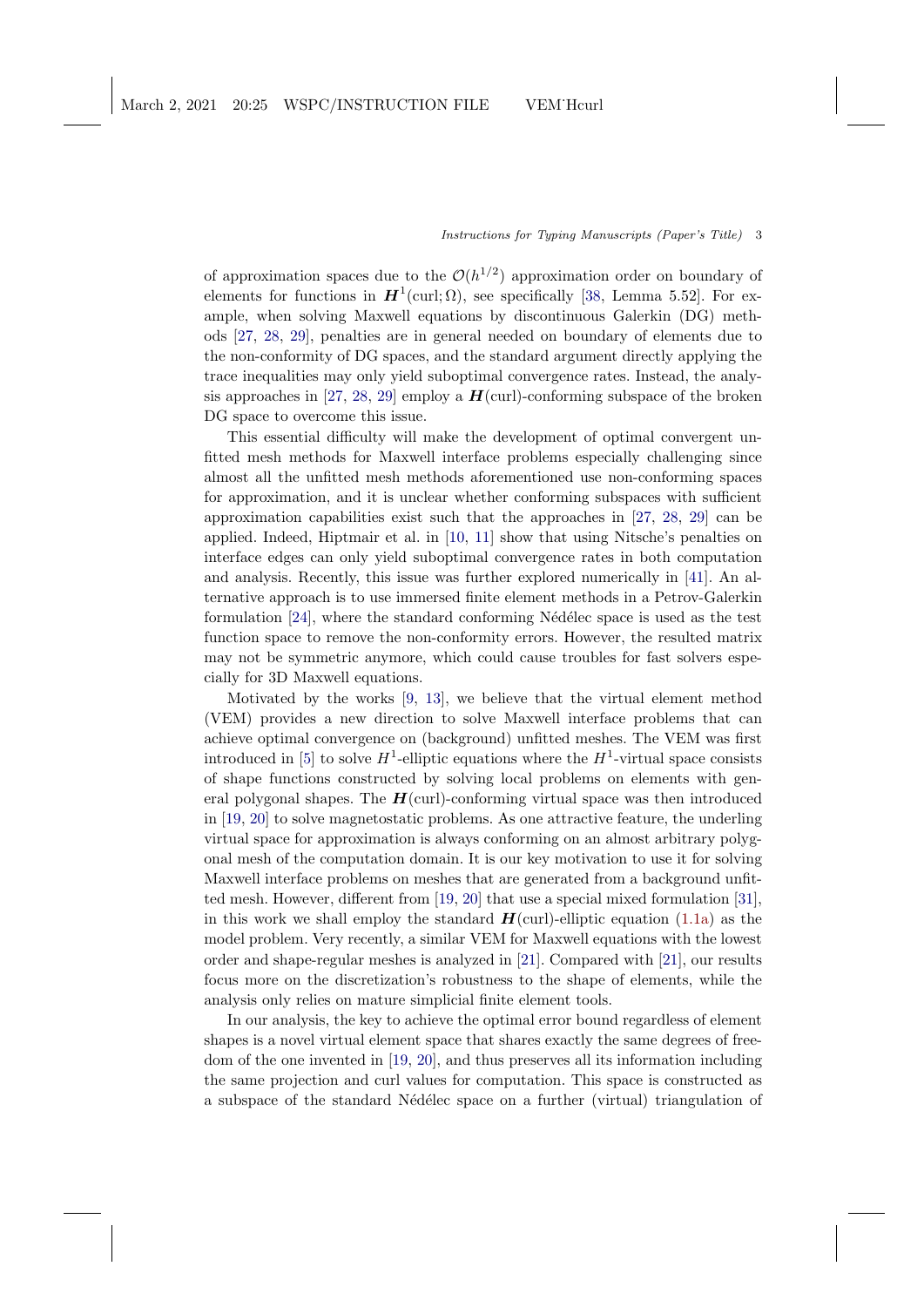<span id="page-3-0"></span>the polygonal mesh that satisfies a maximum angle condition [\[1\]](#page-24-1). Locally on each polygonal element, the new virtual functions can be also considered as discrete harmonic extensions according to the boundary conditions (degrees of freedom), while the usual virtual functions in [\[19,](#page-25-12) [20\]](#page-26-10) may be considered as continuous extensions. As the key advantage of using this new space, we are able to establish local Poincaré-type inequalities and optimal approximation capabilities for a large class of polygonal-shape elements all independent of element anisotropy which are the crucial intermediate results toward the final optimal error bound. A related work is [\[16\]](#page-25-3) that constructs sub-meshes on interface elements of a background unfitted mesh for computation. One essential difference between the proposed method and [\[16\]](#page-25-3) is that the virtual mesh and space are only used for analysis in our work, while the computation procedure is the same as the usual VEM with the lowest order. The convergence is guaranteed independent of the element shape provided that the background mesh is shape-regular.

This article consists of 5 additional sections. In the next section, we introduce the background unfitted mesh and the fitted mesh according to interface geometry. In Section [3,](#page-6-0) we describe virtual spaces and projection operators. In Section [4,](#page-11-0) we present the numerical scheme and derive the error equation. In Section [5,](#page-14-0) we estimate the interpolation errors. In Section [6,](#page-22-0) we show that the convergence is of optimal order. In the last section, some numerical examples are presented to verify the theoretical estimates.

# 2. Preliminaries

In this section, we first describe an unfitted background triangular mesh and then locally partition it into a fitted mesh used for computation. We then introduce Sobolev spaces for  $H(\text{curl})$ -interface problems. Although the triangular and quadrilateral shape is the focus of this work, we highlight that most key results are actually established and presented for more general polygonal element shapes.

Consider an interface-independent shape-regular triangular mesh of the domain  $\Omega$ . Note that this mesh could be simply taken as a highly-structured mesh due to the interface independence. We shall call it a background mesh, and denoted it by  $\mathcal{T}_h^B$ . Another example of  $\mathcal{T}_h^B$  is a uniform Cartesian grid which is widely used for unfitted mesh methods. The proposed analysis approach can be easily adapt to this grid. If a triangular element in  $\mathcal{T}_h^B$  intersects the interface, then it is called an interface element. The collection of interface elements is denoted as  $\mathcal{T}_h^{Bi}$ . The remaining elements are called non-interface elements. For this background mesh, we further make the following assumptions:

- $(A)$  Each interface element intersects with  $\Gamma$  at most two distinct points on two different edges.
- **(B)** Each interface element does not intersect with the boundary of  $\Omega$ .

By this assumption (A), on an interface element  $K \in \mathcal{T}_h^{Bi}$  we define  $\Gamma_h^K$  as the line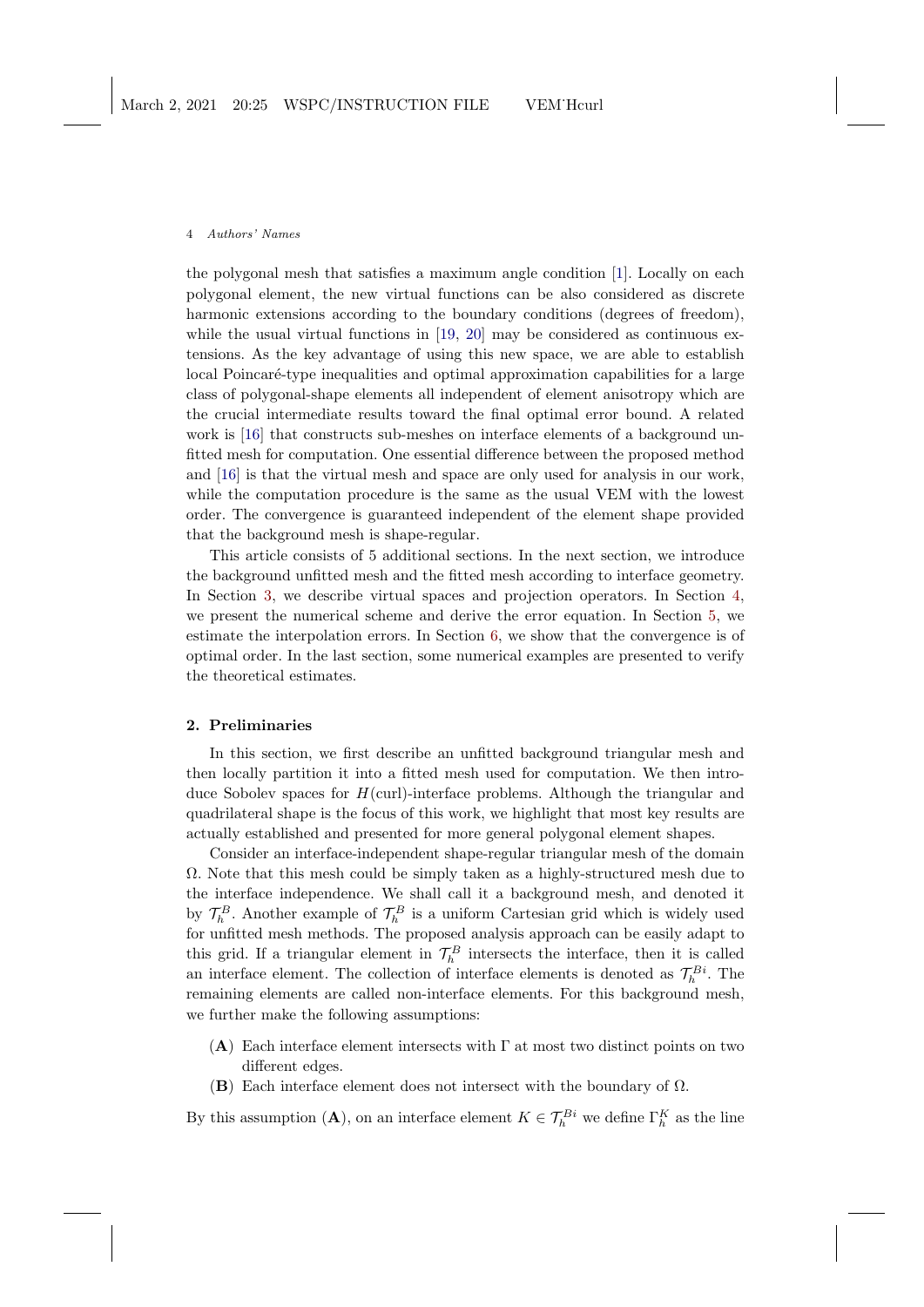<span id="page-4-2"></span><span id="page-4-0"></span>

Fig. 2.1: Left: a background unfitted mesh. Right: interface elements in the unfitted mesh are further partitioned into quadrilateral and triangular elements, shaded by brown and yellow colors respectively.

connecting the two intersection points. Then all these connected small segments, defined as  $\Gamma_h$ , form a piecewise linear approximation of the true interface Γ. In addition, by the assumption (A), each triangular interface element K is cut by  $\Gamma_h^K$ into a triangular and a quadrilateral subelement from which an interface fitted mesh can be generated. We denote this fitted mesh by  $\mathcal{T}_h$ . The collections of quadrilateral and triangular elements in  $\mathcal{T}_h$  resulted by the interface-cutting are denoted by  $\mathcal{T}_h^q$ and  $\mathcal{T}_h^t$ , respectively. Those elements all have one edge aligning with the interface approximately, and thus are also called interface elements in  $\mathcal{T}_h$ . Clearly, there holds

$$
\overline{\cup\{K\in \mathcal{T}_h^t\cup\mathcal{T}_h^q\}}=\overline{\cup\{K\in \mathcal{T}_h^{Bi}\}}.
$$

Note that  $\mathcal{T}_h$  and  $\mathcal{T}_h^B$  are only different on the interface elements. Furthermore, an interface element K is assumed to be cut into  $K_h^-$  and  $K_h^+$  by  $\Gamma_h^K$ , and the mismatch portion, with  $K^{\pm} := K \cap \Omega^{\pm}$  cut from the original interface, is denoted by  $K_{\text{int}}$ , indicated by the shaded region in the left plot of Figure [2.2.](#page-5-0)

In addition, for each interface edge  $\Gamma_h^K$ , we assume there is a shape regular triangle  $B_h^K \subseteq \Omega$  with the base  $\Gamma_h^K$  and a height  $\mathcal{O}(h_K)$ . Here  $B_h^K$  is not required to align with the elements in the mesh. Further assume all the  $B_h^K$  have finite overlapping. Note that for the considered background regular triangular mesh, for each interface element K, this  $B_h^K$  certainly exists and can be further shown to be contained in K.

Moreover we assume the interface is well-resolved by the mesh, and it can be quantitatively described in terms of the following lemma [\[23\]](#page-26-3).

**Lemma 2.1.** Suppose the mesh is sufficiently fine such that  $h < h_0$  for some valve value  $h_0$ , on each interface element  $K \in \mathcal{T}_h^{B_i}$ , there exist a constant C independent of the interface location inside K and  $h_K$  such that for every point  $x \in \Gamma \cap K$  with its orthogonal projection  $x^{\perp}$  onto  $\Gamma_h^K$ ,

<span id="page-4-1"></span>
$$
dist(x, x^{\perp}) \le Ch_K^2. \tag{2.1}
$$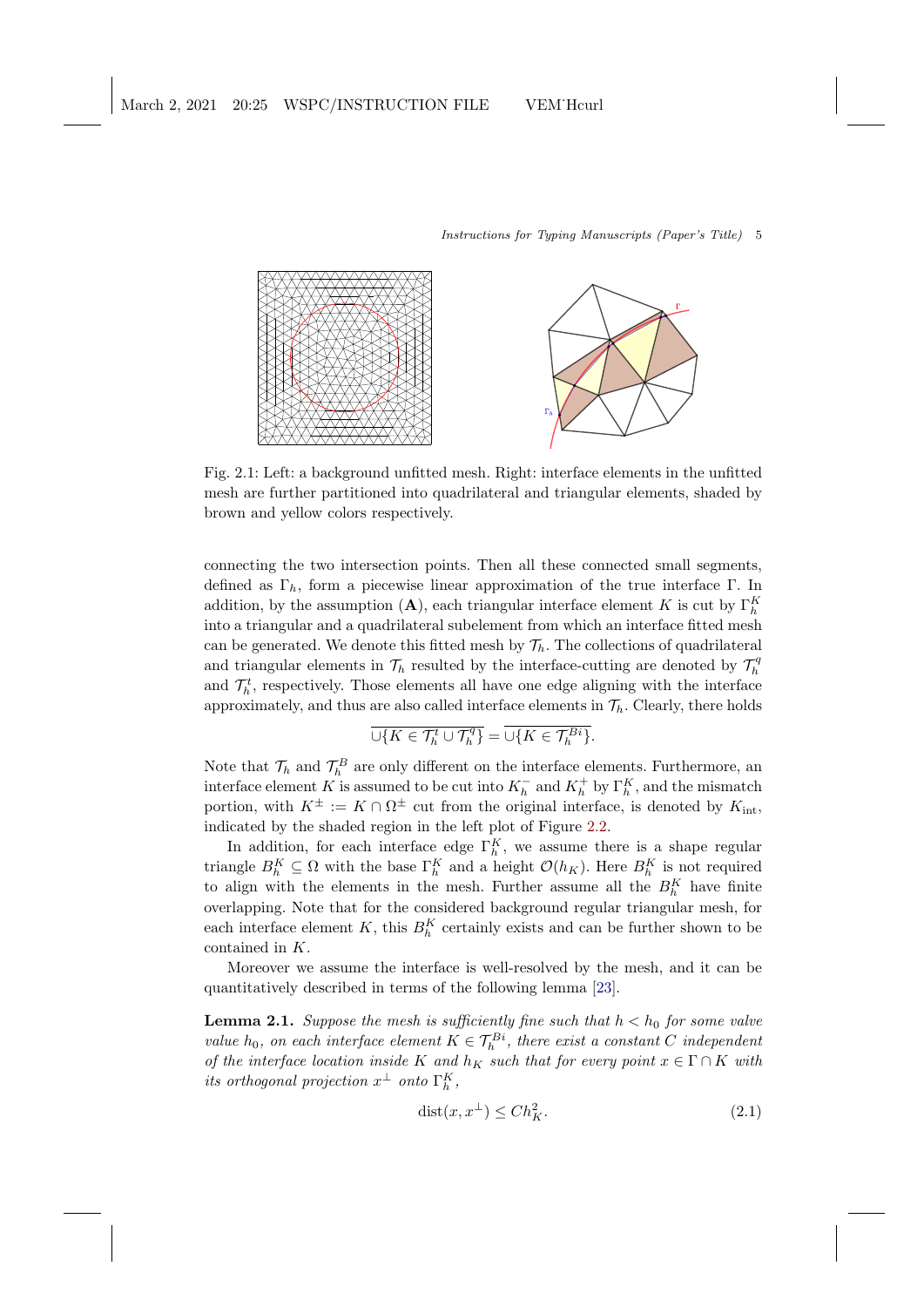<span id="page-5-3"></span><span id="page-5-0"></span>

Fig. 2.2: Left: an interface element  $K \in \mathcal{T}_h^B$  is cut to a triangular element  $K^t$  and a quadrilateral element  $K<sup>q</sup>$  of which both are in  $\mathcal{T}_h$ . Right: the quadrilateral element is further cut into two triangular elements  $K_1^q$  and  $K_2^q$ .

The explicit dependence of  $h_0$  on the curvature of the interface can be found in [\[23\]](#page-26-3). An adaptively-generated background mesh can be found in [\[42\]](#page-27-5) capturing large curvature of interface curve. Now following [\[26,](#page-26-1) [34\]](#page-26-13), we introduce the  $\delta$ -strip:

$$
S_{\delta} := \{ x \in \Omega : \text{dist}(x, \Gamma) < \delta \}, \quad \text{and} \quad S_{\delta}^{\pm} := \{ x \in \Omega^{\pm} : \text{dist}(x, \Gamma) < \delta \}. \tag{2.2}
$$

By the estimate  $(2.1)$ , we have

$$
\cup \{K_{\rm int} : K \in \mathcal{T}_h^{Bi}\} \subseteq S_\delta, \quad \delta \le C_{\Gamma} h^2 \tag{2.3}
$$

with the constant  $C_{\Gamma}$  only depending on the interface. Furthermore, from [\[26,](#page-26-1) [34\]](#page-26-13) we can control the  $L^2$ -norm in the  $\delta$ -strip by the width of the strip and thus obtain first order convergence when  $\delta = \mathcal{O}(h^2)$ .

**Lemma 2.2.** It holds for any  $z \in H^1(\Omega^{\pm})$  that

<span id="page-5-2"></span><span id="page-5-1"></span>
$$
||z||_{L^{2}(S_{\delta}^{\pm})} \leq C\sqrt{\delta}||z||_{H^{1}(\Omega^{\pm})}.
$$
\n(2.4)

We next introduce some major Sobolev spaces used throughout this article. For each subdomain  $\omega \subseteq \Omega$ , we let  $H^s(\omega)$  and  $H^s(\omega)$ ,  $s \geq 0$ , be the standard scalar and 2D vector Hilbert spaces on  $\omega$  where specifically  $H^0(\omega) = L^2(\omega)$  and  $H^{0}(\omega) = L^{2}(\omega)$ . In addition, for  $s \geq 0$ , we let

$$
\boldsymbol{H}^{s}(\text{curl};\omega) = \{\boldsymbol{v} \in \boldsymbol{H}^{s}(\omega) \; : \; \text{curl } \boldsymbol{v} \in H^{s}(\omega)\}. \tag{2.5}
$$

Similarly, we introduce  $\mathbf{H}^{s}$ (div;  $\omega$ ) as the counterpart of  $\mathbf{H}^{s}$ (curl;  $\omega$ ) with the divergence operator. If  $\omega \cap \Gamma \neq \emptyset$ , then  $\omega^{\pm} = \omega \cap \Omega^{\pm}$ , and  $\boldsymbol{H}^{s}(\text{curl}; \omega^{-} \cup \omega^{+})$  denotes the space of functions piecewisely defined in  $H^s(\text{curl}; \omega^{\pm})$ . For these spaces, we can define their subspaces  $H_0^s(\omega)$ ,  $H_0^s(\omega)$ , and  $H_0^s(\text{curl}; \omega)$  with the zero trace on  $\partial \omega$ . Also let  $(\cdot, \cdot)_{\omega}$  be the standard  $L^2$  inner product on  $\omega$ .

When the interface is smooth, the solution to the problem is expected to have an  $\bm{H}^1(\text{curl};\Omega^\pm)$ regularity ([\[18,](#page-25-13) [30\]](#page-26-14)). The fundamental  $\bm{H}^1(\text{curl};\Omega)$ -extension operator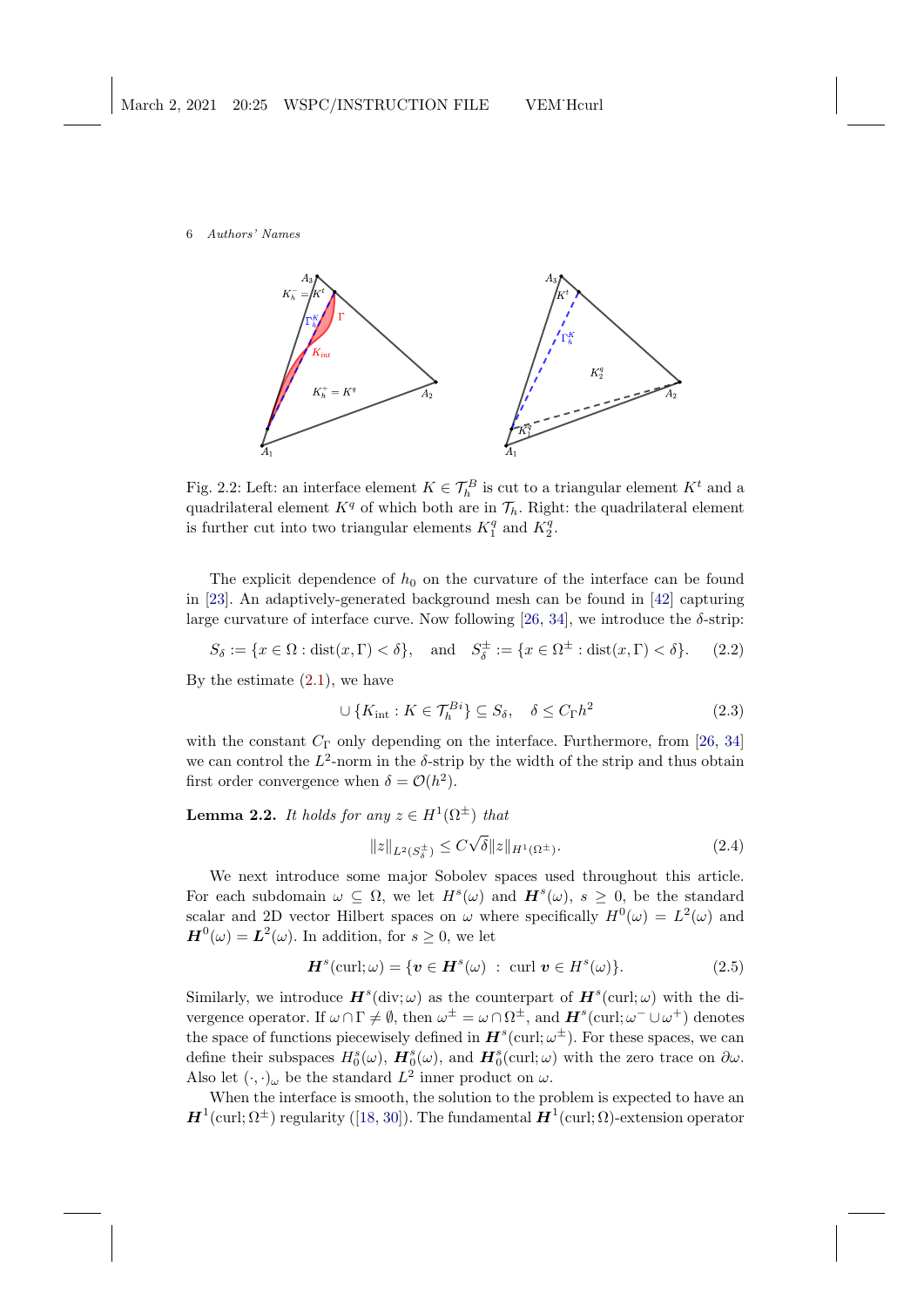<span id="page-6-4"></span>established by Hiptmair, Li and Zou in [\[26\]](#page-26-1) (Theorem 3.4 and Corollary 3.5) will be used in analysis.

Theorem 2.1 (Theorem 3.4 and Corollary 3.5 in [\[26\]](#page-26-1)). There exist two bounded linear operators

<span id="page-6-3"></span>
$$
E_{\text{curl}}^{\pm} : H^1(\text{curl}; \Omega^{\pm}) \to H^1(\text{curl}; \Omega) \tag{2.6}
$$

such that for each  $\mathbf{u} \in \mathbf{H}^1(\text{curl};\Omega^{\pm})$ :

1.  $\mathbf{E}_{\text{curl}}^{\pm} \mathbf{u} = \mathbf{u}$  a.e. in  $\Omega^{\pm}$ . 2.  $\|\mathbf{E}_{\text{curl}}^{\pm}\mathbf{u}\|_{\mathbf{H}^1(\text{curl};\Omega)} \leq C_E \|\mathbf{u}\|_{\mathbf{H}^1(\text{curl};\Omega^{\pm})}$  with the constant  $C_E$  only depending on  $\Omega$  and  $\Gamma$ 

Using these two special extension operators, we can define  $u_E^{\pm} = E_{\text{curl}}^{\pm} u^{\pm}$  which are the keys in the analysis later. Finally, throughout this article, for simplicity we shall use  $\leq$  to denote a  $\cdots \leq C \cdots$  with a generic constant independent of mesh size and interface location relative to the mesh.

# <span id="page-6-0"></span>3. Virtual Element Spaces

In this section, we shall introduce a virtual element space using the lowest order N<sup>ed'</sup>ed<sup>elec</sup> element on a virtual triangulation which is obtained by refinement of the background mesh.

## 3.1. Virtual Edge Element Spaces

In the proposed method, triangular elements and quadrilateral elements in  $\mathcal{T}_h$ are treated differently. To avoid confusion, in this section we shall usually use  $K<sup>t</sup>$  and  $K^q$  to denote triangular and quadrilateral elements in  $\mathcal{T}_h^t$  and  $\mathcal{T}_h^q$ , respectively, while K denotes an interface element in the background mesh  $\mathcal{T}_h^B$  or general elements in  $\mathcal{T}_h$  if there is no need to distinguish their shape. In addition, for simplicity's sake, we always use  $h_K$  as the diameter of elements K,  $K<sup>q</sup>$  and  $K<sup>t</sup>$ .

For any element or edge  $\omega$  in  $\mathcal{T}_h$ , we let  $\mathbb{P}_k(\omega)$  be the k-th degree polynomial space defined on  $\omega$ . Given a triangle K, we shall consider the first family Nédélec element of the lowest degree [\[39\]](#page-27-6) as the underling approximation space:

<span id="page-6-2"></span><span id="page-6-1"></span>
$$
\mathcal{ND}_h(K) = \{ \mathbf{a} + b(x_2, -x_1)^\intercal : \ \mathbf{a} \in \mathbb{R}^2, b \in \mathbb{R} \}. \tag{3.1}
$$

Then [\(3.1\)](#page-6-1) will be used on all the non-interface elements of  $\mathcal{T}_h^B$  (or  $\mathcal{T}_h$ ) as well as the triangular interface elements  $K^t$ . But for  $K^q$  we need to employ a virtual element space. Let us first discuss the definition on a general polygon  $P$ :

$$
\tilde{V}_h(P) = \{ \boldsymbol{v}_h \in \boldsymbol{H}(\text{curl}; P) \cap \boldsymbol{H}(\text{div}; P) : \boldsymbol{v}_h \cdot \boldsymbol{t}_e \in \mathbb{P}_0(e), \ \forall e \subset \partial P, \text{div}(\boldsymbol{v}_h) = 0, \ \text{curl}(\boldsymbol{v}_h) \in \mathbb{P}_0(P) \}. \tag{3.2}
$$

This is exactly the one introduced in [\[20,](#page-26-10) [19\]](#page-25-12) with the lowest degree and  $\mathcal{ND}_h(P)$  $\tilde{V}_h(P)$ . Similar to the ones for [\(3.1\)](#page-6-1) defined on triangles, the local degrees of freedom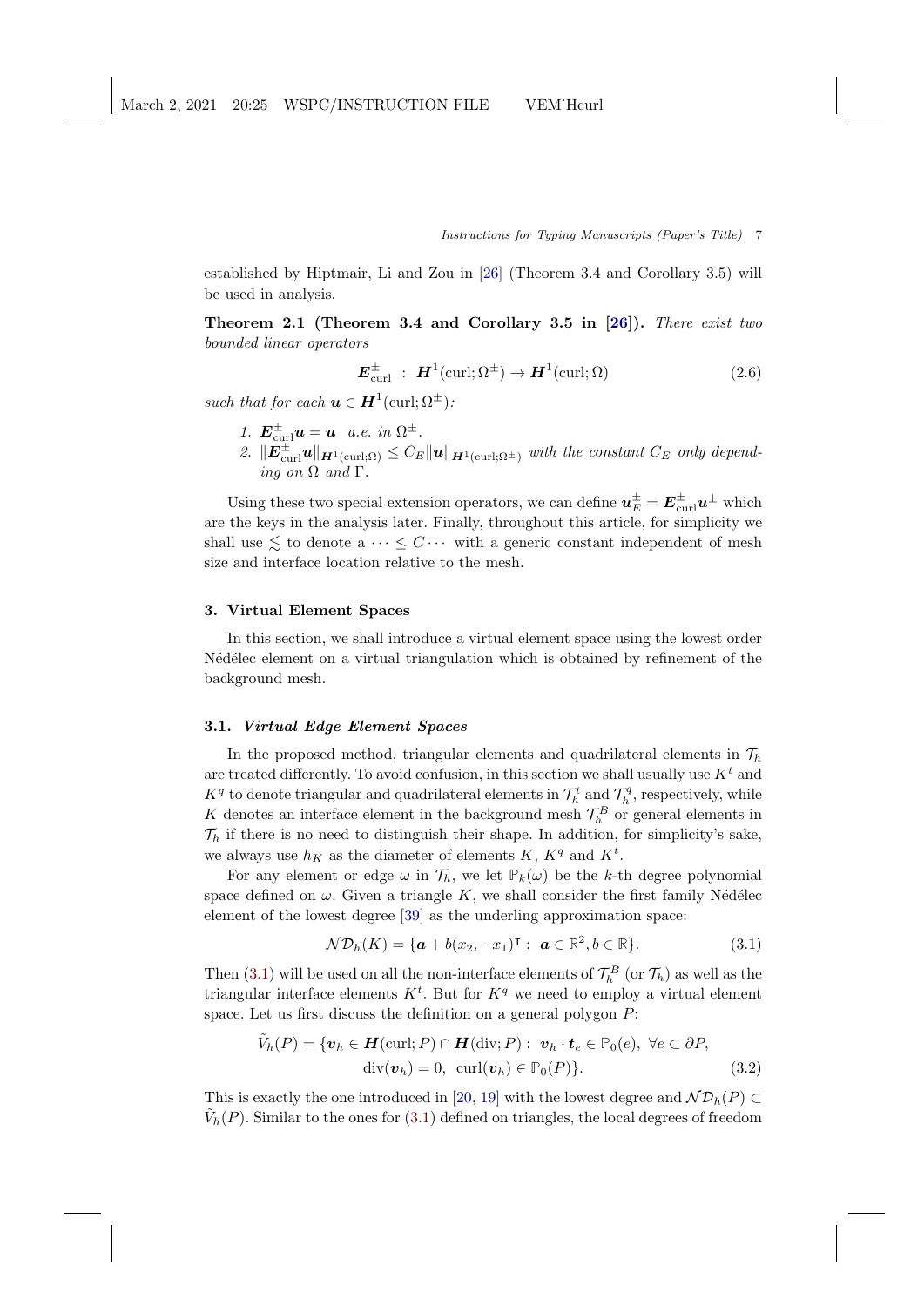<span id="page-7-2"></span>(d.o.f.) for [\(3.2\)](#page-6-2) are

<span id="page-7-0"></span>
$$
\left. \boldsymbol{v}_h \right|_e \cdot \boldsymbol{t}_e, \quad e \subset \partial P. \tag{3.3}
$$

It has been shown in  $[20, 19]$  $[20, 19]$  that the functions in  $(3.2)$  can be uniquely determined by d.o.f. [\(3.3\)](#page-7-0). For the present situation,  $\tilde{V}_h(K^q)$   $(P = K^q)$  is the space used for discretization on  $K<sup>q</sup>$ .

As the shape of elements  $K<sup>q</sup>$  could be very anisotropic, a robust norm equivalence and interpolation error estimate is hard to establish in  $\tilde{V}_h(K^q)$ . To address this issue, we shall introduce an auxiliary triangulation of  $\Omega$  (a virtual mesh), and construct an auxiliary  $H$ (curl)-conforming space associated with this mesh. Given an interface element  $K \in \mathcal{T}_h^{Bi}$ , with an quadrilateral subelement  $K^q \in \mathcal{T}_h^q$ , then the local auxiliary mesh is formed by a Delaunay triangulation of  $K<sup>q</sup>$ : connecting the diagonal s.t. the sum of angles opposing to the diagonal is less than or equal to  $\pi$ ; see the right plot in Figure [2.2](#page-5-0) for an illustration. Although it may contain anisotropic triangles, each triangle from this new partition satisfies the maximum angle condition (Lemma [3.1\)](#page-7-1), which is key to robust interpolation error estimates (see Section [3.2\)](#page-9-0). A similar result is proven in [\[13\]](#page-25-10) for Cartesian grids.

<span id="page-7-1"></span>**Lemma 3.1.** Let K be a shape regular triangle, i.e., there exist  $0 < \theta_{\min} \leq \theta_{\max}$  $\pi$  such that every angle  $\theta$  in K satisfies  $\theta_{\min} \leq \theta \leq \theta_{\max}$ , then every triangle in the auxiliary Delaunay triangulation on K described above satisfies the maximum angle condition, i.e, every  $\tilde{\theta}$  in the auxiliary triangulation is bounded above by  $\tilde{\theta}_{\text{max}} \leq$  $\max\{\pi - \theta_{\min}, \theta_{\max}\}.$ 

Proof. Without loss of generality, we consider the triangle in the right plot of Figure [2.2](#page-5-0) for illustration where the left and right cutting points are  $D$  and  $E$ , respectively. We shall bound angles of three triangles:  $K^t = \Delta DEA_3$ ,  $K_1^q = \Delta A_1A_2D$ , and  $K_2^q = \Delta D A_2 E$ . If the angle is one of (or part of) the angles of  $\Delta A_1 A_2 A_3$ , then it is bounded by  $\theta_{\text{max}}$ . If the triangle contains one of the angles of  $\Delta A_1 A_2 A_3$ , as the sum of three angles is  $\pi$ , we conclude other angles are bounded by  $\pi - \theta_{\min}$ . So we only focus on angles of the triangle  $\Delta DA_2E$ .

Now use the Delaunay property,  $\angle DEA_2 + \angle DA_1A_2 \leq \pi$ , we get  $\angle DEA_2 \leq$  $\pi - \theta_{\min}$  and  $\angle EDA_2 \leq \angle A_3DA_2 \leq \pi - \angle A_1A_3A_2 \leq \pi - \theta_{\min}$ .

We thus have verified  $\tilde{\theta}_{\text{max}} \leq \max\{\pi - \theta_{\text{min}}, \theta_{\text{max}}\}.$  $\Box$ 

The discussion for the special case on a quadrilateral  $K<sup>q</sup>$  is postponed to Section [5,](#page-14-0) and the results on a general polygon P are the focus in the rest of this section. To be able to establish a robust analysis of the approximation capabilities of  $V_h(P)$ below and the stability of the discretization,  $P$  is assumed to admit a triangulation  $\mathcal{T}_h(P)$  with no additional interior vertices added, i.e., the collection of edges  $\mathcal{E}_h(P)$ in  $\mathcal{T}_h(P)$  are solely formed by the vertices on  $\partial P$ , and this triangulation satisfies

(P1) the maximum angle condition for each triangle in  $\mathcal{T}_h(P)$ ;

(P2) no-short-interior-edge condition:  $h_P \leq |e|$  for every interior edge e;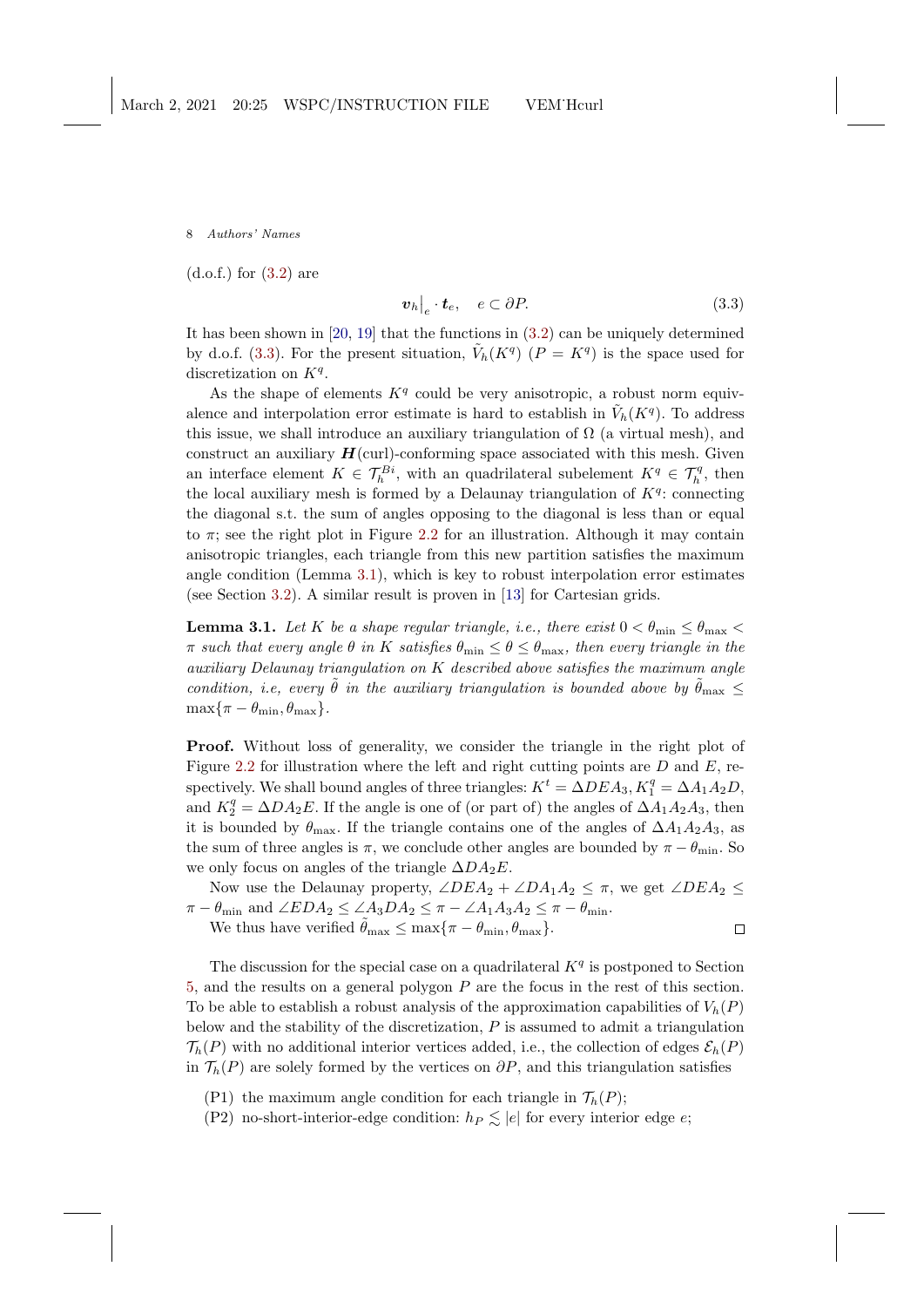(P3) star-convexity: there exists  $\mathbf{x} := (\bar{x}_1, \bar{x}_2) \in P$  such that  $\overline{\mathbf{x}\mathbf{y}} \subseteq P$ ,  $\forall \mathbf{y} \in \partial P$ . We then define an auxiliary VEM space

<span id="page-8-2"></span><span id="page-8-0"></span>
$$
V_h(P) = \{ \boldsymbol{v}_h \in \boldsymbol{H}(\text{curl}; P) : \boldsymbol{v}_h|_K \in \mathcal{ND}_h(K), \forall K \in \mathcal{T}_h(P),
$$
  
 
$$
\text{curl} \boldsymbol{v}_h \in \mathbb{P}_0(P) \}. \tag{3.4}
$$

Indeed we can show the VEM space defined by [\(3.4\)](#page-8-0) shares the same d.o.f. of [\(3.3\)](#page-7-0).

**Lemma 3.2.** Let P be a simple polygon, then the d.o.f.  $\mathbf{v}_h \cdot \mathbf{t}_e$ ,  $e \subseteq \partial P$  are unisolvent on the space  $V_h(P)$ .

Proof. Let us consider the following well-posed problem: for any given boundary conditions  $\mathbf{v}_h \cdot \mathbf{t}_e, e \in \partial P$ , find  $(\mathbf{v}_h, \lambda_h)$  satisfying

<span id="page-8-1"></span>
$$
\begin{cases}\n(\operatorname{curl} \boldsymbol{v}_h, \operatorname{curl} \boldsymbol{w}_h)_P + (\boldsymbol{w}_h, \nabla \lambda_h)_P = 0, & \forall \boldsymbol{w}_h \in \mathcal{ND}_{h,0}(\mathcal{T}_h(P)), \\
(\boldsymbol{v}_h, \nabla p_h) = 0, & \forall p_h \in S_{h,0}(\mathcal{T}_h(P)).\n\end{cases} (3.5)
$$

where  $S_{h,0}(\mathcal{T}_h(P))$  is the piecewise linear Lagrange finite element space. Since there is no internal vertex,  $S_{h,0}(\mathcal{T}_h(P))$  is a trivial space, and [\(3.5\)](#page-8-1) reduces to

<span id="page-8-3"></span>
$$
(\operatorname{curl} \boldsymbol{v}_h, \operatorname{curl} \boldsymbol{w}_h)_P = 0, \quad \forall \boldsymbol{w}_h \in \mathcal{ND}_{h,0}(\mathcal{T}_h(P)). \tag{3.6}
$$

The fact that curl  $v_h$  is a piecewise constant on  $\mathcal{T}_h(P)$  and integration by parts show

$$
\sum_{e \in \mathcal{E}_h(P)} \text{[curl } \boldsymbol{v}_h]_e \int_e \boldsymbol{w}_h \cdot \boldsymbol{t}_e ds = 0, \quad \forall \boldsymbol{w}_h \in \mathcal{ND}_{h,0}(\mathcal{T}_h(P)). \tag{3.7}
$$

Therefore, curl  $v_h$  must be a single constant on all elements in  $\mathcal{T}_h(P)$ . Namely, the solution space of [\(3.5\)](#page-8-1) is  $V_h(P)$ , and the unisolvence follows from the homogeneous boundary condition yielding the zero solution.  $\Box$ 

**Remark 3.1.** The proof of Lemma [3.2](#page-8-2) basically shows that  $v_h \in V_h(P)$  satisfies div<sub>h</sub>  $v_h = 0$  together with [\(3.6\)](#page-8-3), where div<sub>h</sub> is the element-wise div operator. Namely, the functions in the VEM space [\(3.8\)](#page-8-4) can be treated as a discrete harmonic extension of the boundary conditions  $v_h \cdot t$  on  $\partial P$  while the original vir-tual space [\(3.2\)](#page-6-2) is a continuous extension with a pointwise constraint div  $v<sub>h</sub> = 0$ . Therefore functions in  $\tilde{V}_h(P)$  may not be polynomials while  $V_h(P)$  has piecewise polynomial vectors for which the error estimates is relatively easy to establish.

By Lemma [3.1,](#page-7-1) it is clearly that  $K^q = K_1^q \cup K_2^q$  induces such a triangulation satisfying  $(P1)$ – $(P3)$ . Meanwhile, we would like to remark that the aforementioned setting and the forthcoming analysis in this paper can be easily extended to the case when  $\mathcal{T}_h^B$  is a uniform Cartesian grid, on which the interface elements consist either trapezoids, or triangle-pentagon satisfying [\(P1\)–\(P3\).](#page-7-1) In the subsequent analysis involving  $K^q$ , the space  $V_h(K^q)$   $(P = K^q)$  is replacing  $\tilde{V}_h(K^q)$ 

<span id="page-8-4"></span>
$$
V_h(K^q) = \{ \boldsymbol{v}_h \in \boldsymbol{H}(\text{curl}; K^q) : \boldsymbol{v}_h|_{K_i^q} \in \mathcal{ND}_h(K_i^q), \ i = 1, 2,
$$
  
\n
$$
\text{curl}(\boldsymbol{v}_h) \in \mathbb{P}_0(K^q) \}.
$$
\n(3.8)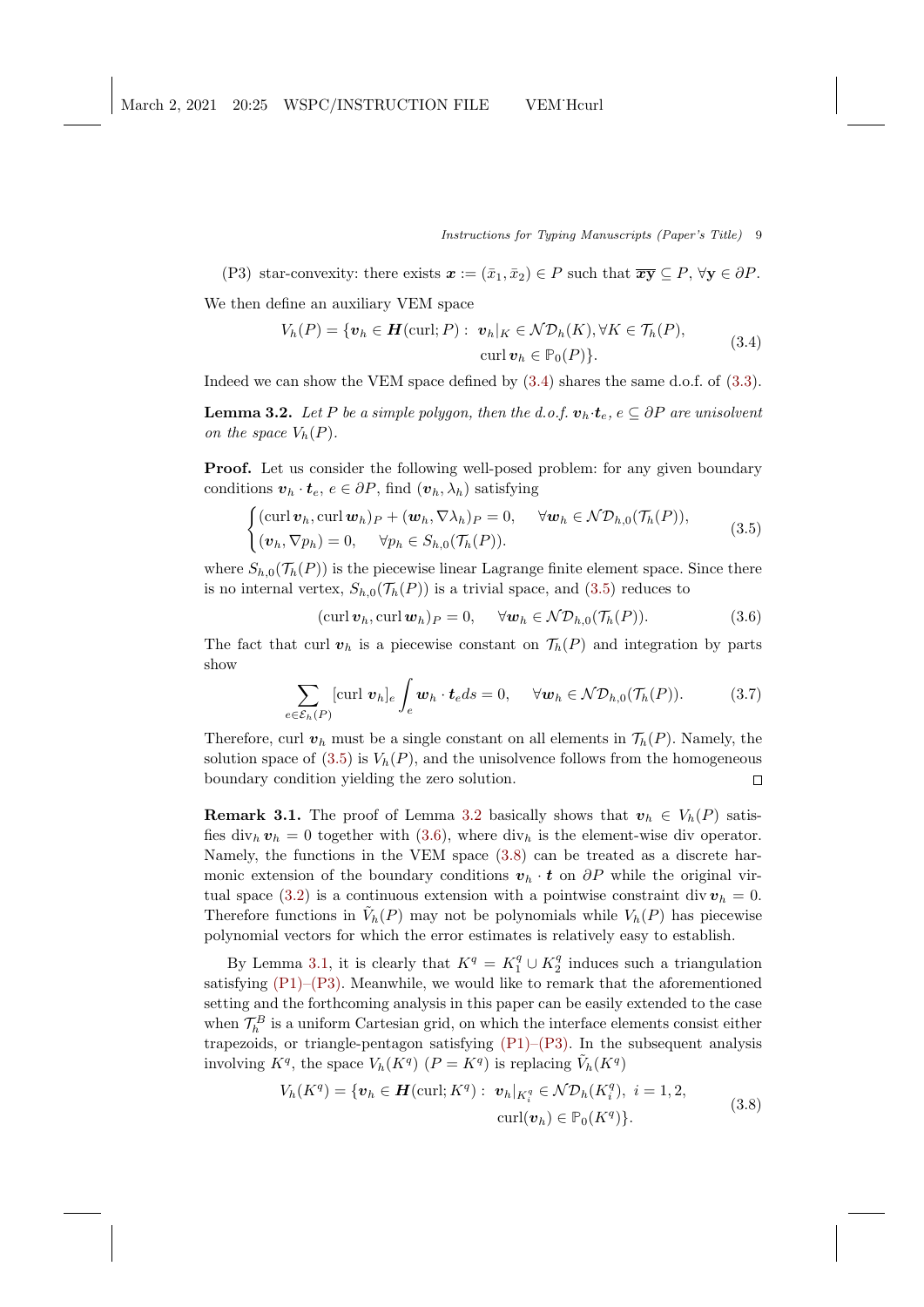<span id="page-9-5"></span>All these triangles on interface elements form a triangulation resolving the interface, and the global  $H$ (curl)-conforming space is defined as

$$
V_h = \{ \boldsymbol{v}_h \in \boldsymbol{H}_0(\text{curl}; \Omega) : \boldsymbol{v}_h \in \mathcal{ND}_h(K) \text{ on } K \notin \mathcal{T}_h^q, \\ \text{and } \boldsymbol{v}_h \in V_h(K) \text{ on } K \in \mathcal{T}_h^q \}. \tag{3.9}
$$

<span id="page-9-1"></span>As we assume the background mesh  $\mathcal{T}_h^B$  is shape regular, the maximum angle condition holds uniformly for the auxiliary mesh  $\mathcal{T}_h$ 

# <span id="page-9-0"></span>3.2. Projection and Interpolation Operators

For a general polygon P and  $V_h(P)$ , the constant curl  $v_h$  in P can be computed by d.o.f. as

$$
\operatorname{curl} \boldsymbol{v}_h = \frac{1}{|P|} \int_P \operatorname{curl} \boldsymbol{v}_h \, \mathrm{d}x = \frac{1}{|P|} \int_{\partial P} \boldsymbol{v}_h \cdot \boldsymbol{t} \, \mathrm{d}s. \tag{3.10}
$$

With curl  $v_h$  and  $v_h \cdot t$  known, its  $L^2$ -projection can be computed following [\[20,](#page-26-10) [19\]](#page-25-12). On any elements or edges  $\omega \subseteq \Omega$  we define the local  $L^2$  projection  $\Pi_{\omega}: L^2(\omega) \to$  $[\mathbb{P}_0(\omega)]^2$  such that

<span id="page-9-2"></span>
$$
(\Pi_{\omega}\boldsymbol{v}_h,\boldsymbol{p})_{\omega}=(\boldsymbol{v}_h,\boldsymbol{p})_{\omega},\quad\forall\boldsymbol{p}\in[\mathbb{P}_{0}(\omega)]^2
$$
\n(3.11)

which is indeed computable according to the d.o.f. of [\(3.2\)](#page-6-2) [\[19,](#page-25-12) Remark 3]. For readers' sake, we recall the procedure here: for each  $p = (p_1, p_2)$ <sup> $\mathsf{T} \in [\mathbb{P}_0(P)]^2$ , there</sup> exists  $\phi_h = -p_2(x_1 - \bar{x}_1) + p_1(x_2 - \bar{x}_2) \in \mathbb{P}_1(P)$ , such that curl  $\phi_h = \mathbf{p}$ , where  $(\bar{x}_1, \bar{x}_2)$  is the point in the star-convexity assumption [\(P3\),](#page-7-1) Therefore

$$
(\Pi_{K^q} \boldsymbol{v}_h, \boldsymbol{p})_P = (\boldsymbol{v}_h, \boldsymbol{p})_P = (\boldsymbol{v}_h, \underline{\text{curl}} \, \phi_h)_P
$$
  
= 
$$
(\underline{\text{curl}} \, \boldsymbol{v}_h, \phi_h)_P - (\boldsymbol{v}_h \cdot \boldsymbol{t}, \phi_h)_{\partial P}.
$$
 (3.12)

<span id="page-9-4"></span>As  $v_h \cdot t$  is given as d.o.f., and curl  $v_h$  is constant, we get

$$
\Pi_P \boldsymbol{v}_h = |P|^{-1} \big( (\boldsymbol{v}_h \cdot \boldsymbol{t}, \bar{x}_2 - x_2)_{\partial P}, -(\boldsymbol{v}_h \cdot \boldsymbol{t}, \bar{x}_1 - x_1)_{\partial P} \big)^\mathsf{T},\tag{3.13}
$$

in which the integration on  $\partial P$  is with respect to  $ds(x_1, x_2)$ .

Due to the d.o.f. imposed on edges, we can define the interpolation

<span id="page-9-3"></span>
$$
I_P: \mathbf{H}^1(\text{curl}; P) \to V_h(P), \quad \int_e I_P \mathbf{u} \cdot \mathbf{t} \, \mathrm{d}s = \int_e \mathbf{u} \cdot \mathbf{t} \, \mathrm{d}s, \quad \forall e \subseteq \partial P. \tag{3.14}
$$

We note that if  $P$  is a triangle,  $I_P$  reduces exactly to the usual edge interpolation operator, and the special one is for other general polygons such as quadrilateral elements  $K<sup>q</sup>$  where shape functions are from the virtual space  $V<sub>h</sub>(P)$  in [\(3.8\)](#page-8-4). Using integration by parts, we get

$$
\int_P \operatorname{curl} I_P \mathbf{u} \, \mathrm{d}x = \int_P \operatorname{curl} \mathbf{u} \, \mathrm{d}x.
$$

Namely curl  $I_P u$  is the  $L^2$ -projection of curl u to the space of constants.

Moreover the interpolation  $I_P : \tilde{V}_h(P) \to V_h(P)$  serves as a bijective mapping which also preserves curl values and the  $L^2$  projection onto  $\left[\mathbb{P}_0(P)\right]^2$  as both  $\tilde{V}_h(P)$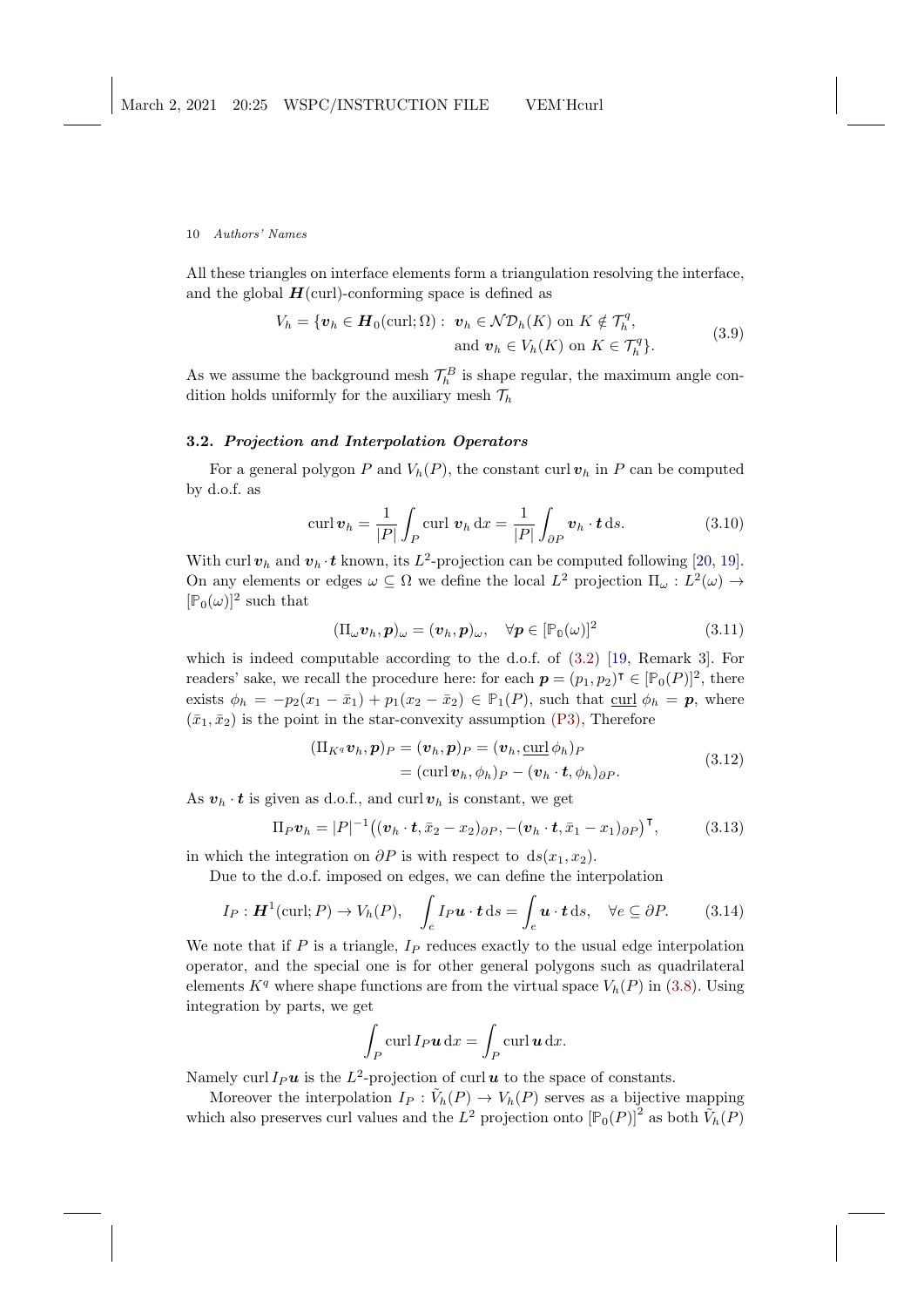<span id="page-10-5"></span>and  $V_h(P)$  share the same d.o.f. . For the considered mesh  $\mathcal{T}_h$ , taking  $P = K \in \mathcal{T}_h$ , we have  $\tilde{V}_h$  and  $V_h$  lead to the same numerical scheme but the analysis based on  $V<sub>h</sub>$  can exploit more existing tools built for simplicial finite elements.

Finally, a global interpolant  $u_I$  is formed by gluing these local interpolations together, for which certain modification must be introduced on the interface edges forming  $\Gamma_h$  (see Section [5.2\)](#page-16-0).

In the rest of this section, we present some estimates which show the convenience in analysis of opting for the space  $V_h(P)$ . For a triangle with vertices  $a_i$ , let  $\theta_i$  be the angle at vertex  $a_i$  and  $e_i$  be the edge opposite to  $a_i$ , for  $i = 1, 2, 3$ .

<span id="page-10-0"></span>**Lemma 3.3.** The following identity holds for any linear  $\phi_h$  on a triangle T:

$$
\|\nabla \phi_h\|_{L^2(T)}^2 = R_T \sum_{i=1}^3 \cos \theta_i \|\nabla \phi_h \cdot \mathbf{t}_i\|_{L^2(e_i)}^2,
$$
\n(3.15)

where  $R_T$  is the circumradius of T and  $t_i$  is a unit tangential vector of  $e_i$ .

**Proof.** Denote by  $\phi_i := \phi_h(a_i)$  for  $i = 1, 2, 3$ . The cotangent formula [\[12\]](#page-25-14) reads

<span id="page-10-4"></span>
$$
\|\nabla \phi_h\|_{L^2(T)}^2 = \frac{1}{2} \sum_{i=1}^3 \cot \theta_i (\phi_{i-1} - \phi_{i+1})^2.
$$

Then the law of sines and  $|\nabla \phi_h \cdot \mathbf{t}_i|^2 = (\phi_{i-1} - \phi_{i+1})^2/|e_i|^2$  finish the proof.  $\Box$ 

We now prove the following Poincaré-type inequality which is the key for the analysis on anisotropic meshes.

**Lemma 3.4.** Let P be a simple polygon satisfying  $(PI)$ – $(P3)$ , then

<span id="page-10-1"></span>
$$
\|\boldsymbol{v}_h\|_{L^2(P)} \lesssim h_P^{1/2} \|\boldsymbol{v}_h \cdot \boldsymbol{t}\|_{L^2(\partial P)} + h_P \|\text{curl}\,\boldsymbol{v}_h\|_{L^2(P)}, \quad \boldsymbol{v}_h \in V_h(P). \tag{3.16}
$$

Proof. Define an auxiliary function

<span id="page-10-2"></span>
$$
\boldsymbol{w}_h = \frac{\text{curl } \boldsymbol{v}_h}{2} \begin{bmatrix} -(x_2 - \bar{x}_2) \\ x_1 - \bar{x}_1 \end{bmatrix},
$$

where  $(\bar{x}_1, \bar{x}_2)$  is the point in the star-convexity condition in [\(P3\).](#page-7-1) It is clearly that

<span id="page-10-3"></span>
$$
\|\mathbf{w}_{h}\|_{L^{2}(P)} \lesssim h_{P} \|\,\mathrm{curl}\,\,\mathbf{v}_{h}\|_{L^{2}(P)}.\tag{3.17}
$$

In addition, for every edge  $e \in \partial P$ ,  $(-(x_2 - \bar{x}_2), x_1 - \bar{x}_1)^\intercal \cdot t|_e$  yields the height  $l_e$ of e in the triangle formed by e and  $(\bar{x}_1, \bar{x}_2)$ , thus we have  $|\mathbf{w}_h \cdot \mathbf{t}|_e = l_e |\text{curl } \mathbf{v}_h|/2$ . Together with the star-convexity condition, we have

$$
\|\bm{w}_h \cdot \bm{t}\|_{L^2(e)} \lesssim h_e^{1/2} l_e |\text{curl } \bm{v}_h| \lesssim h_P^{1/2} \|\text{curl } \bm{v}_h\|_{L^2(P)}.
$$
 (3.18)

Note that curl $(\boldsymbol{w}_h - \boldsymbol{v}_h) = 0$ , then by a standard argument of the conforming exact sequence, there exists a continuous piecewise linear finite element function  $\phi_h$  s.t.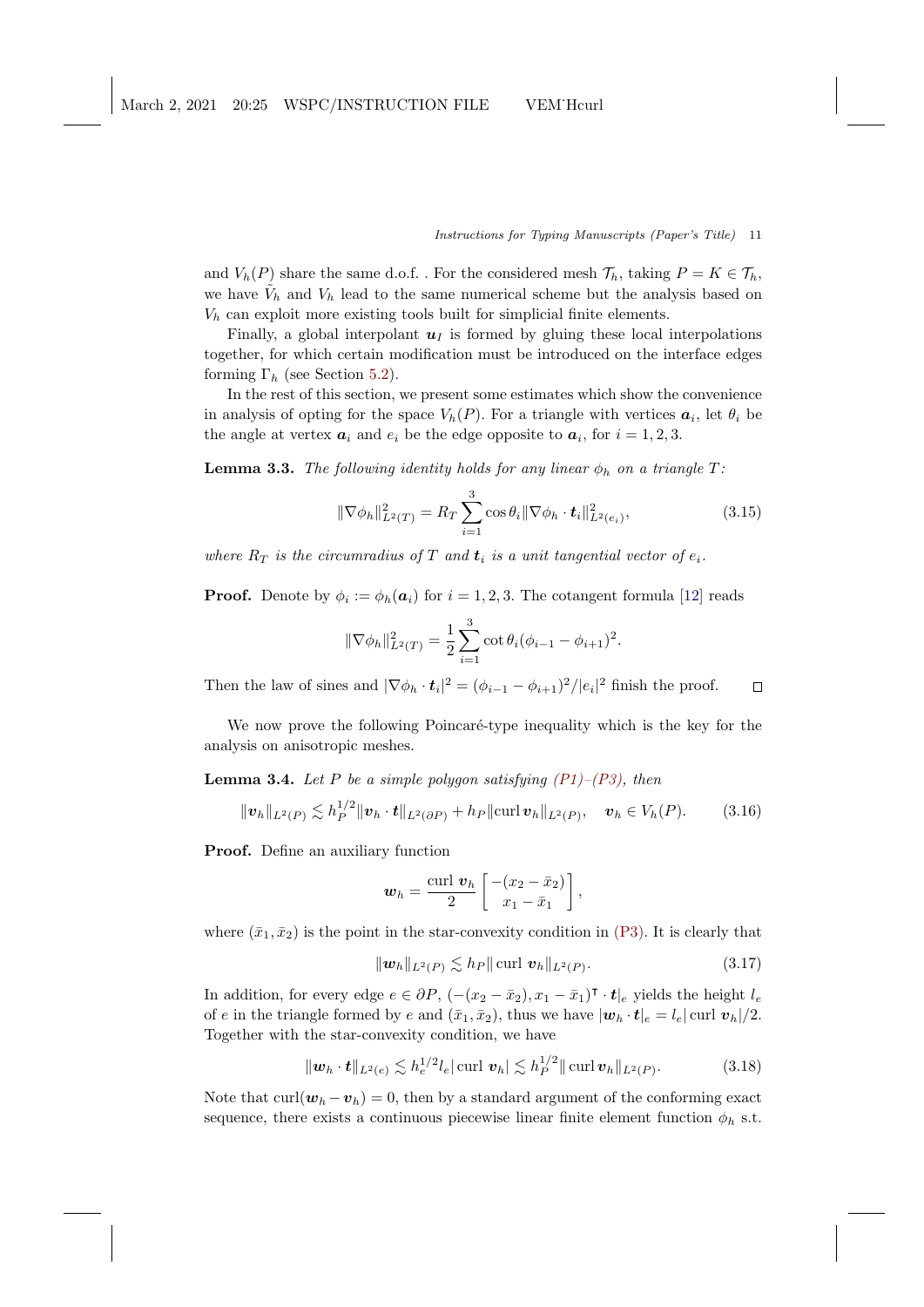$v_h - w_h = \nabla \phi_h$ . Applying Lemma [3.3,](#page-10-0) together with the maximum angle condition in [\(P1\),](#page-7-1) we get the estimate

<span id="page-11-1"></span>
$$
\|\boldsymbol{v}_h - \boldsymbol{w}_h\|_{L^2(P)}^2 \lesssim h_P \sum_{e \in \mathcal{E}_h(P)} \|(\boldsymbol{v}_h - \boldsymbol{w}_h) \cdot \boldsymbol{t}_e\|_e^2.
$$
 (3.19)

We then control the norm contribution from an interior edge  $e$ . Since  $P$  is simply connected, any interior edge  $e$  divides  $P$  into two parts. Choose the part with less boundary edges and denote it by  $P_e$ . Note that  $\int_{\partial P_e} \nabla \phi_h \cdot \mathbf{t} ds = 0$ , consequently by  $\nabla \phi_h \cdot t$  being a constant on each edge on  $\partial P_e$ , we have an identity decomposing  $\partial P_e = (\partial P_e \cap \partial P) \cup e$ ,

$$
|e|\nabla \phi_h \cdot \boldsymbol{t}_e + \sum_{e_i \subset \partial P \cap \partial P_e} |e_i| \nabla \phi_h \cdot \boldsymbol{t}_{e_i} = 0,
$$

and thus

$$
\|\nabla \phi_h \cdot \boldsymbol{t}\|_{L^2(e)} \leq \sum_{e_i \subset \partial P \cap \partial P_e} \left(\frac{|e_i|}{|e|}\right)^{1/2} \|\nabla \phi_h \cdot \boldsymbol{t}_{e_i}\|_{L^2(e_i)}.
$$

Then from  $(3.19)$  and the condition  $(P2)$  we can get

$$
\|\bm{v}_h - \bm{w}_h\|_{L^2(P)}^2 \lesssim h_P \sum_{e \subset \partial P} \left( \|\bm{v}_h \cdot \bm{t}_e\|_{L^2(e)}^2 + \|\bm{w}_h \cdot \bm{t}_e\|_{L^2(e)}^2 \right),
$$

with constant depending on the number of vertices of  $P$  but not the shape regularity of P. Finally, the desired estimate [\(3.16\)](#page-10-1) follows from the triangle inequality and estimates [\(3.17\)](#page-10-2)-[\(3.18\)](#page-10-3).  $\Box$ 

# <span id="page-11-0"></span>4. A VEM Scheme and An Error Bound

In this section, we describe the proposed virtual element formulation and derive an error bound. We start with the standard weak formulation: find  $u \in H_0(\text{curl}, \Omega)$ such that

<span id="page-11-2"></span>
$$
a(\mathbf{u}, \mathbf{v}) := (\alpha \operatorname{curl} \mathbf{u}, \operatorname{curl} \mathbf{v})_{\Omega} + (\beta \mathbf{u}, \mathbf{v})_{\Omega} = (\mathbf{f}, \mathbf{v})_{\Omega}, \quad \forall \mathbf{v} \in \mathbf{H}_0(\operatorname{curl}, \Omega). \tag{4.1}
$$

## 4.1. A Galerkin method

We emphasize that the local "virtual" element space [\(3.8\)](#page-8-4) and the global one [\(3.9\)](#page-9-1) is right away a computable space, readily used for the discretization, unlike  $(3.2)$ . The d.o.f. on the diagonal edge can be determined by solving  $(3.6)$ explicitly, and a set of modified harmonic bases on boundary edges can be obtained and used in computation. As a result, the standard Galerkin formulation is computable without referring to the VEM framework of a projection-stabilization split: find  $u_h \in V_h$  such that

$$
(\alpha_h \text{ curl } \boldsymbol{u}_h, \text{curl } \boldsymbol{v}_h)_{\Omega} + (\beta_h \boldsymbol{u}_h, \boldsymbol{v}_h)_{\Omega} = (\boldsymbol{f}, \boldsymbol{v}_h)_{\Omega}, \quad \boldsymbol{v}_h \in V_h, \tag{4.2}
$$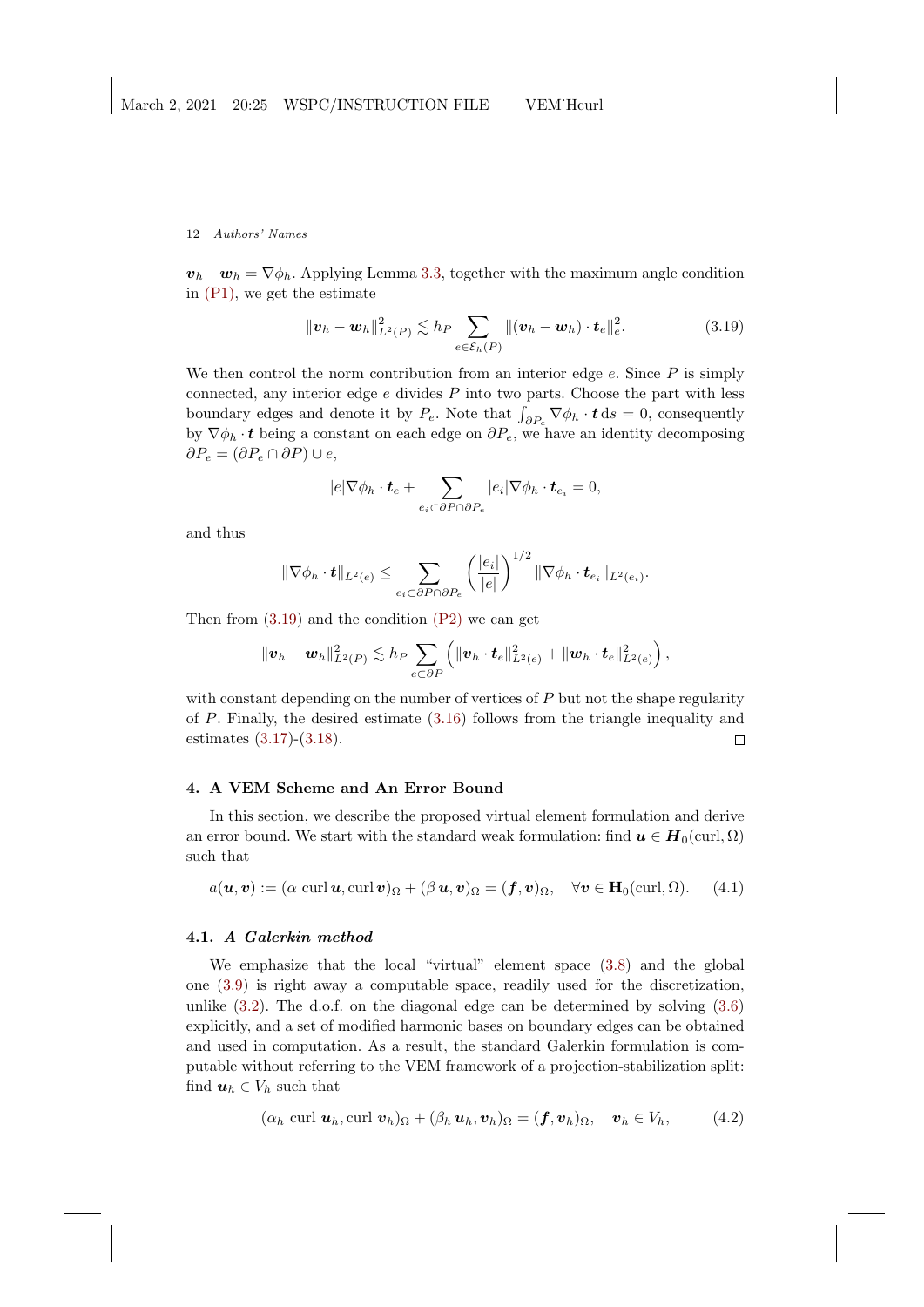<span id="page-12-4"></span>where  $\alpha_h$  and  $\beta_h$  are the modification of  $\alpha$  and  $\beta$  according to the linearly approximated interface  $\Gamma_h$ . No projection operator is required since all the shape functions are computable.

However, this approach will introduce an extra partition which becomes inefficient especially in 3D. Instead, we shall treat henceforth the interface part of  $\mathcal{T}_h$  as a virtual mesh only appearing in analysis not computation, whereas this associates the meaning of "virtual" in  $V<sub>h</sub>$ . Its approximation capabilities will be discussed in Section [5.1](#page-15-0) based on the maximum angle condition.

## 4.2. A VEM scheme

Using the  $L^2$ -projection [\(3.11\)](#page-9-2), we define a bilinear form

<span id="page-12-1"></span>
$$
a_h(\boldsymbol{u}, \boldsymbol{v}) := (\alpha_h \operatorname{curl} \boldsymbol{u}, \operatorname{curl} \boldsymbol{v})_{\Omega} + (\beta_h \Pi_h \boldsymbol{u}, \Pi_h \boldsymbol{v})_{\Omega} + \sum_{K \in \mathcal{T}_h^{Bi}} S_K(\boldsymbol{u}, \boldsymbol{v}) \qquad (4.3)
$$

where the operator  $\Pi_h$  is taken as  $\Pi_{K^q}$  if  $K = K^q \in \mathcal{T}_h^q$ , and the identity operator otherwise. The stabilization  $S_K(\boldsymbol{u}_h, \boldsymbol{v}_h)$  is defined element-wisely only on  $K^q \in \mathcal{T}_h^q$ , i.e., the quadrilateral subelements of the interface elements  $K \in \mathcal{T}_h^{B_i}$ :

<span id="page-12-0"></span>
$$
S_K(\boldsymbol{u}, \boldsymbol{v}) = \gamma_K h_K \left( \beta_h(\boldsymbol{u} - \Pi_{K^q} \boldsymbol{u}) \cdot \boldsymbol{t}, (\boldsymbol{v} - \Pi_{K^q} \boldsymbol{v}) \cdot \boldsymbol{t} \right)_{\partial K^q}
$$
(4.4)

with a parameter  $\gamma_K$  independent of the mesh size and specified later. Note that the motivation of this stabilization term comes from the approximation of  $(\beta_h(u_h \Pi_h \mathbf{u}_h$ ,  $\mathbf{v}_h - \Pi_h \mathbf{v}_h$ <sub>Kq</sub> and thus suggests the scaling  $h_K$  in [\(4.4\)](#page-12-0).

At last, the proposed VEM discretization is to find  $u_h \in V_h$  such that

<span id="page-12-3"></span>
$$
a_h(\boldsymbol{u}_h, \boldsymbol{v}_h) = (\boldsymbol{f}, \Pi_h \boldsymbol{v}_h)_{\Omega}, \quad \forall \boldsymbol{v}_h \in V_h.
$$
\n
$$
(4.5)
$$

# 4.3. An Error Bound

As mentioned in Section [3,](#page-6-0) some elements could be extremely anisotropic, and the commonly used norm equivalence in the VEM framework may not be applicable. Following the approach in [\[9\]](#page-25-9), we shall work on an induced norm on  $V_h$  by the bilinear form in  $(4.3)$  (Lemma [4.1\)](#page-12-2) which is weaker than the original graph norm:

$$
\|\boldsymbol{v}_{h}\|_{h}^{2} := \|\alpha_{h}^{1/2} \operatorname{curl} \boldsymbol{v}_{h}\|_{L^{2}(\Omega)}^{2} + \|\beta_{h}^{1/2} \Pi_{h} \boldsymbol{v}_{h}\|_{L^{2}(\Omega)}^{2} + \sum_{K \in \mathcal{T}_{h}^{Bi}} h_{K} \|(\boldsymbol{v}_{h} - \Pi_{K^{q}} \boldsymbol{v}_{h}) \cdot \boldsymbol{t}\|_{L^{2}(\partial K^{q})}^{2}.
$$
\n(4.6)

<span id="page-12-2"></span>**Lemma 4.1.**  $\|\hspace{-1.5mm}\|$   $\|_h$  defines a norm on  $V_h$ .

**Proof.** Suppose  $||\mathbf{v}_h||_h = 0$ , then clearly  $\mathbf{v}_h = \mathbf{0}$  on all triangular elements in  $\mathcal{T}_h$ . So we only need to consider  $K^q \in \mathcal{T}_h^q$ . Indeed,  $\Pi_{K^q} \nu \equiv \mathbf{0}$  on  $K^q$  and  $(\boldsymbol{v}_h - \Pi_{K^q} \boldsymbol{v}_h) \cdot \boldsymbol{t}$ vanishing on  $\partial K^q$  implies  $\mathbf{v}_h \cdot \mathbf{t} = 0$  on  $\partial K^q$ . Due to the unisolvence, we have  $\mathbf{v}_h = \mathbf{0}$ on  $K<sup>q</sup>$  which finishes the proof.  $\Box$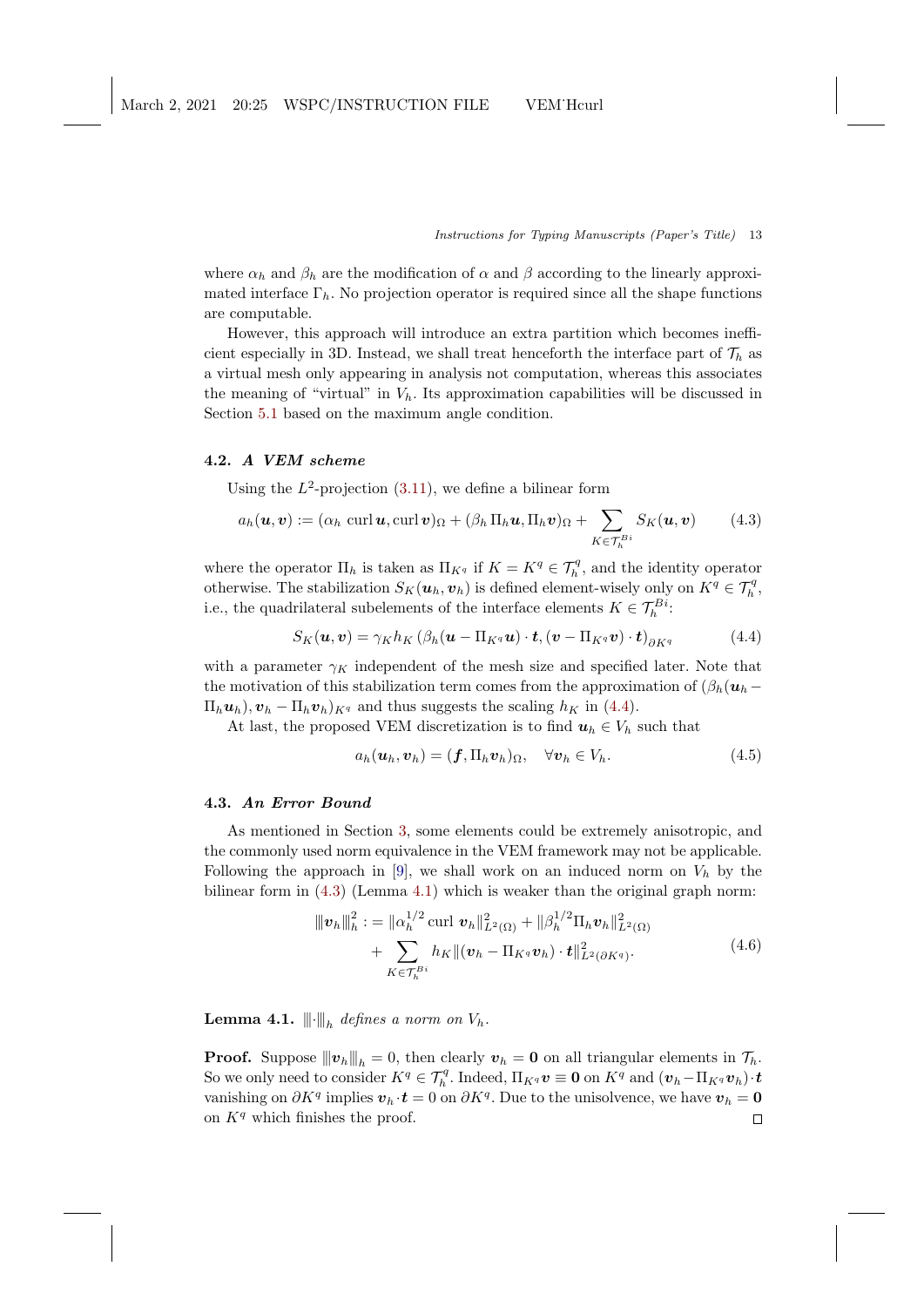In the following main theorem, we derive an error equation to  $(4.5)$  to demonstrate how the VEM framework can in a novel manner overcome the difficulties of the non-conformity issue aforementioned in the introduction for other DG-based approaches. To reinstate the optimal rate of convergence, we need to further assume that the source term  $f$  bears certain extra local regularity. First, the error is decomposed and the error equation is for  $\eta_h$ :

<span id="page-13-2"></span> $\mathbf{u} - \mathbf{u}_h = \boldsymbol{\xi}_h + \boldsymbol{\eta}_h$ , where  $\boldsymbol{\xi}_h = \mathbf{u} - \mathbf{u}_I$ , and  $\boldsymbol{\eta}_h = \mathbf{u}_I - \mathbf{u}_h$ , (4.7)

where  $u_I \in V_h$  is an arbitrary function in VEM space.

**Theorem 4.1.** Assume that  $f \in L^2(\Omega)$  is locally in  $H^1$  around the interface, namely  $\bm{f} \in \bm{H}^1(K^q)$  on each  $K^q \in \mathcal{T}_h^q$ , assume  $\bm{u} \in \bm{H}^1(\text{curl};\Omega^- \cup \Omega^+)$  is the solution to [\(4.1\)](#page-11-2) and let  $u_I \in V_h$  be an arbitrary function in VEM space, then for  $\boldsymbol{\eta}_h = \boldsymbol{u}_h - \boldsymbol{u}_I \in V_h$ :

$$
\|\eta_h\|_{h} \lesssim \Big( \sum_{K^q \in \mathcal{T}_h^q} h_K |f|_{H^1(K^q)} + \sum_{K^q \in \mathcal{T}_h^q} h_K^{1/2} \| (\boldsymbol{u} - \Pi_h \boldsymbol{u}_I) \cdot \boldsymbol{t} \|_{L^2(\partial K^q)} + \|\alpha \operatorname{curl} \boldsymbol{u} - \alpha_h \operatorname{curl} \boldsymbol{u}_I \|_{L^2(\Omega^{\pm})} + \|\beta \boldsymbol{u} - \beta_h \Pi_h \boldsymbol{u}_I \|_{L^2(\Omega)} \Big).
$$
\n(4.8)

Proof. We have

<span id="page-13-0"></span>
$$
a_h(\boldsymbol{u}_h, \boldsymbol{\eta}_h) - a_h(\boldsymbol{u}_I, \boldsymbol{\eta}_h) = \underbrace{(f, \Pi_h \boldsymbol{\eta}_h - \boldsymbol{\eta}_h)_{\Omega}}_{(I)} + \underbrace{(f, \boldsymbol{\eta}_h)_{\Omega} - a_h(\boldsymbol{u}_I, \boldsymbol{\eta}_h)}_{(II)}.
$$
 (4.9)

For (I), on all the triangular elements in  $\mathcal{T}_h$ ,  $\Pi_h$  reduce to identity operators, so  $\Pi_h \eta_h - \eta_h$  simply vanishes. On a quadrilateral element  $K^q \in \mathcal{T}_h^q$ , by the definition under [\(4.3\)](#page-12-1),  $\Pi_h \eta_h = \Pi_{K^q} \eta_h$ , which is the  $L^2$ -projection of  $\eta_h$  on  $K^q$ . Therefore

$$
\begin{aligned} (\boldsymbol{f}, \Pi_{K^q} \boldsymbol{\eta}_h - \boldsymbol{\eta}_h)_{K^q} &= (\boldsymbol{f} - \Pi_{K^q} \boldsymbol{f}, \Pi_{K^q} \boldsymbol{\eta}_h - \boldsymbol{\eta}_h)_{K^q} \\ &\lesssim h_K |\boldsymbol{f}|_{H^1(K^q)} \|\Pi_{K^q} \boldsymbol{\eta}_h - \boldsymbol{\eta}_h\|_{L^2(K^q)} . \end{aligned} \tag{4.10}
$$

<span id="page-13-1"></span>For the term (II) in [\(4.9\)](#page-13-0), using  $\alpha \underline{\text{curl}} \underline{\text{curl}} \underline{\text{curl}} \underline{\text{ }} \underline{\text{ }} \underline{\text{ }} \underline{\text{ }} f$ , we have

$$
\begin{aligned} \n\text{(II)} &= \underbrace{(\alpha \underline{\text{curl}} \underline{\text{curl}} \underline{\mathbf{u}}, \eta_h)_{\Omega} - (\alpha_h \underline{\text{curl}} \underline{\mathbf{u}}_I, \underline{\text{curl}} \underline{\eta}_h)_{\Omega}}_{\text{(IIa)}} \\ \n&+ \underbrace{(\beta \underline{\mathbf{u}}, \eta_h)_{\Omega} - (\beta_h \Pi_h \underline{\mathbf{u}}_I, \Pi_h \eta_h)_{\Omega}}_{\text{(IIb)}} - \underbrace{\sum_{K \in \mathcal{T}_h^{Bi}} S_K(\underline{\mathbf{u}}_I, \eta_h)}_{\text{(IIc)}}. \n\end{aligned} \tag{4.11}
$$

For (IIa), since  $\eta_h$  is in the conforming auxiliary space  $V_h$  in [\(3.9\)](#page-9-1), using the integration by parts, the continuity condition of the original PDE, and the curl condition in [\(3.8\)](#page-8-4) we immediately have

$$
\begin{aligned} \n(\text{II}a) &= (\alpha \text{ curl } \mathbf{u}, \text{curl } \boldsymbol{\eta}_h)_{\Omega} - (\alpha_h \text{ curl } \mathbf{u}_I, \text{curl } \boldsymbol{\eta}_h)_{\Omega} \\ \n&\leq \|\alpha \text{ curl } \mathbf{u} - \alpha_h \text{ curl } \mathbf{u}_I\|_{L^2(\Omega)} \|\text{ curl } \boldsymbol{\eta}_h\|_{L^2(\Omega)}. \n\end{aligned} \tag{4.12}
$$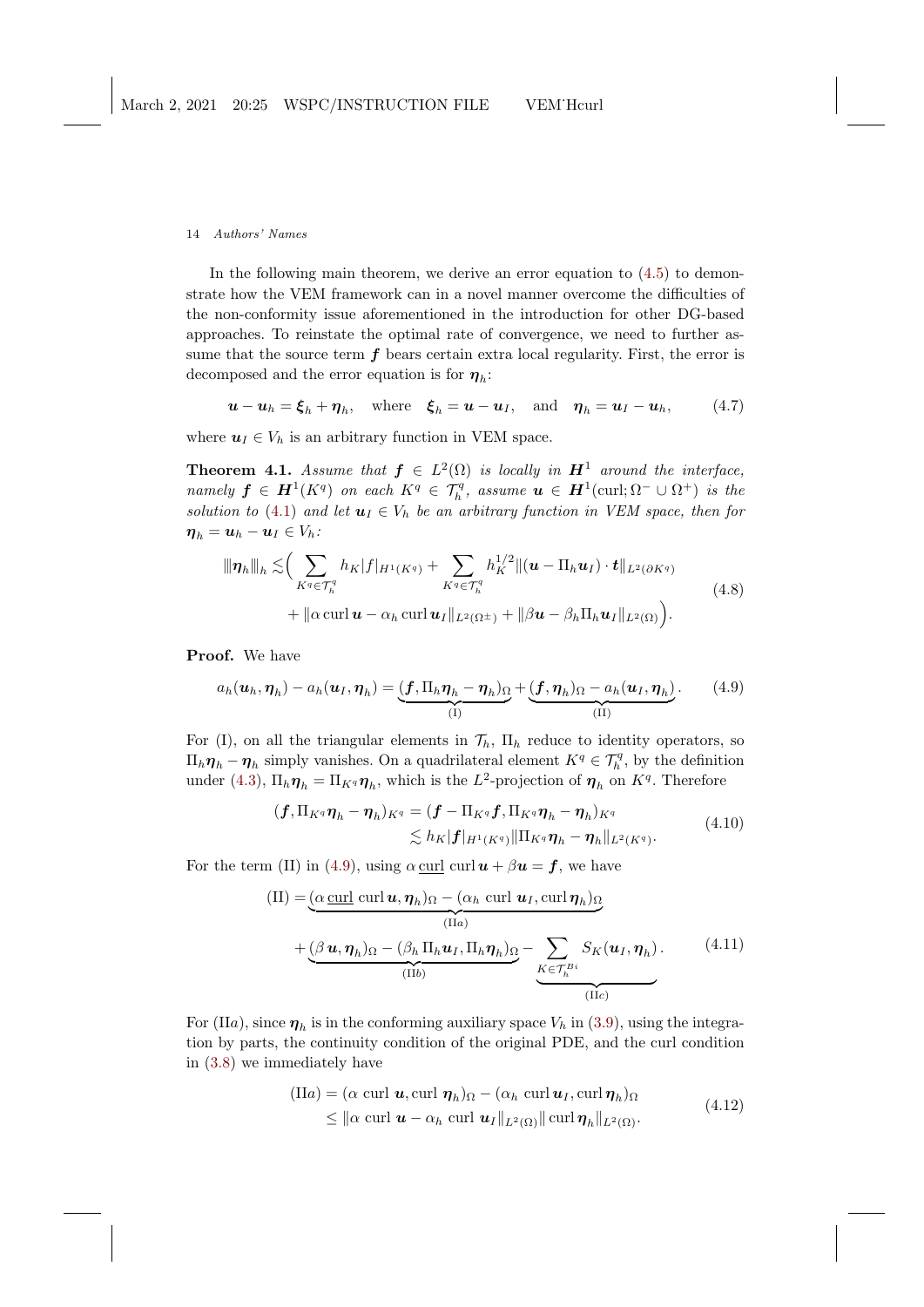<span id="page-14-6"></span>For (IIb), on a triangular element  $K^t$ , we note that

<span id="page-14-1"></span>
$$
(\beta_h \Pi_h \mathbf{u}_I, \Pi_h \mathbf{\eta}_h)_{K^t} = (\beta_h \mathbf{u}_I, \mathbf{\eta}_h)_{K^t}.
$$
\n(4.13)

On a quadrilateral element  $K<sup>q</sup>$ , by [\(3.11\)](#page-9-2) we have

<span id="page-14-2"></span>
$$
(\beta_h \Pi_{K^q} \mathbf{u}_I, \Pi_{K^q} \mathbf{\eta}_h)_{K^q} = (\beta_h \Pi_{K^q} \mathbf{u}_I, \mathbf{\eta}_h)_{K^q}.
$$
\n(4.14)

Combining  $(4.13)$  and  $(4.14)$ , we have

$$
(IIb) = (\beta \mathbf{u} - \beta_h \Pi_h \mathbf{u}_I, \boldsymbol{\eta}_h)_{\Omega} \leq ||\beta \mathbf{u} - \beta_h \Pi \mathbf{u}_I||_{L^2(\Omega)} ||\boldsymbol{\eta}_h||_{L^2(\Omega)}.
$$
 (4.15)

In addition, for the stabilization term (IIc), by  $(\eta_h - \Pi_{K^q} \eta_h) \cdot t_e \in \mathbb{P}_0(e)$  on each  $e \subseteq \partial K^q$  and the definition of the interpolant in [\(3.14\)](#page-9-3), we have

<span id="page-14-3"></span>
$$
S_K(\boldsymbol{u}_I, \boldsymbol{\eta}_h) = h_K \int_{\partial K^q} (\boldsymbol{u}_I - \Pi_{K^q} \boldsymbol{u}_I) \cdot \boldsymbol{t} \, (\boldsymbol{\eta}_h - \Pi_{K^q} \boldsymbol{\eta}_h) \cdot \boldsymbol{t} \, ds
$$
  
\n
$$
= h_K \int_{\partial K^q} (\boldsymbol{u} - \Pi_{K^q} \boldsymbol{u}_I) \cdot \boldsymbol{t} \, (\boldsymbol{\eta}_h - \Pi_{K^q} \boldsymbol{\eta}_h) \cdot \boldsymbol{t} \, ds
$$
  
\n
$$
\leq h_K \| (\boldsymbol{u} - \Pi_{K^q} \boldsymbol{u}_I) \cdot \boldsymbol{t} \|_{L^2(\partial K^q)} \| (\boldsymbol{\eta}_h - \Pi_{K^q} \boldsymbol{\eta}_h) \cdot \boldsymbol{t} \|_{L^2(\partial K^q)}.
$$
\n(4.16)

Finally, putting the estimates in  $(4.10)-(4.16)$  $(4.10)-(4.16)$  to  $(4.9)$  yields the following bound

<span id="page-14-4"></span>
$$
\|\eta_{h}\|_{h}^{2} \lesssim \Big(\sum_{K^{q} \in \mathcal{T}_{h}^{q}} h_{K}|f|_{H^{1}(K^{q})} + \sum_{K^{q} \in \mathcal{T}_{h}^{q}} h_{K}^{1/2} \|(\boldsymbol{u} - \Pi_{h}\boldsymbol{u}_{I}) \cdot \boldsymbol{t}\|_{L^{2}(\partial K^{q})} + \|\alpha \operatorname{curl} \boldsymbol{u} - \alpha_{h} \operatorname{curl} \boldsymbol{u}_{I}\|_{L^{2}(\Omega)} + \|\beta \boldsymbol{u} - \beta_{h} \Pi_{h} \boldsymbol{u}_{I}\|_{L^{2}(\Omega)} \Big) \cdot \Big(\sum_{K^{q} \in \mathcal{T}_{h}^{q}} \|\Pi_{K^{q}} \boldsymbol{\eta}_{h} - \boldsymbol{\eta}_{h}\|_{L^{2}(K^{q})} + \|\operatorname{curl} \boldsymbol{\eta}_{h}\|_{L^{2}(\Omega)} + \|\boldsymbol{\eta}_{h}\|_{L^{2}(\Omega)} \Big).
$$
\n(4.17)

To bound  $\|\Pi_{K^q}\eta_h - \eta_h\|_{L^2(K^q)}$  on quadrilateral elements, using Lemma [3.4](#page-10-4) yields the following estimate

$$
\|\Pi_{K^q}\eta_h-\eta_h\|_{L^2(K^q)}\lesssim h_K^{1/2}\|(\Pi_{K^q}\eta_h-\eta_h)\cdot t\|_{L^2(K^q)}+h_K\|\,\text{curl}\,\,\eta_h\|_{L^2(K^q)}.
$$

Putting the estimate above into [\(4.17\)](#page-14-4) and canceling one  $\|\eta_h\|$  on both sides yield the desired result.  $\Box$ 

# <span id="page-14-0"></span>5. Interpolation Error Estimates

In this section, we estimate the interpolation errors and projection errors of virtual element spaces. Given any triangle  $T$ , the interpolation in  $(3.14)$  exactly becomes the canonical edge interpolation [\[38\]](#page-27-3). If  $T$  is further assumed to be shape regular, then the following standard optimal approximation capability holds:

<span id="page-14-5"></span>
$$
\|\mathbf{u} - I_T\mathbf{u}\|_{\mathbf{H}(\text{curl};T)} \lesssim h_T \|\mathbf{u}\|_{\mathbf{H}^1(\text{curl};T)}, \quad \mathbf{u} \in \mathbf{H}^1(\text{curl};T). \tag{5.1}
$$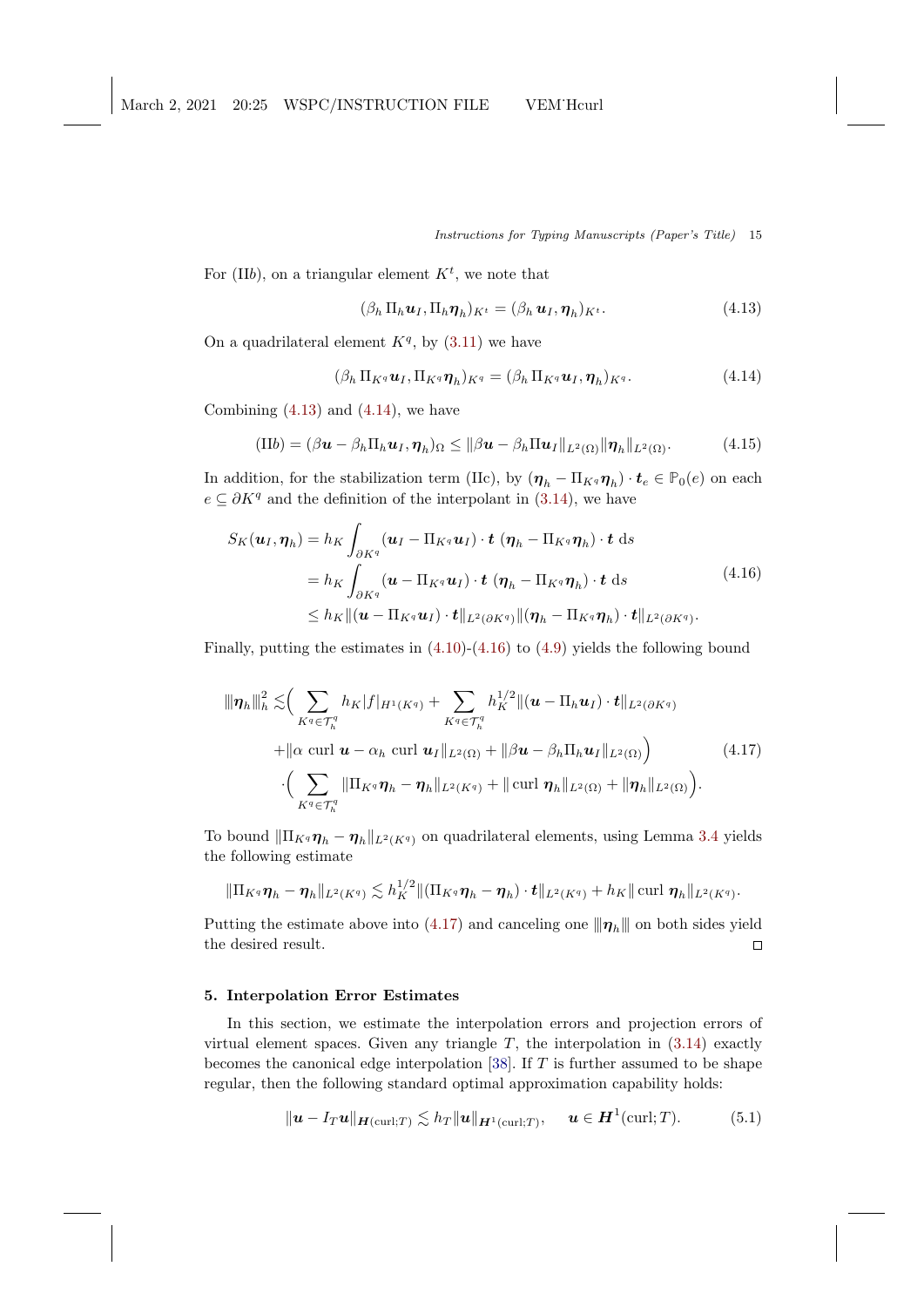### <span id="page-15-4"></span><span id="page-15-0"></span>5.1. Estimates based on the Maximum Angle Condition

Due to the assumption of the interface being smooth, we note that certain elements in  $\mathcal{T}_h^t$  may inevitably have high aspect ratio in the process of mesh refining, which results that the commonly assumed shape regularity does not hold anymore. Consequently, the standard results about the approximation results of the edge interpolation [\(5.1\)](#page-14-5) cannot be directly applied. However, since maximum angles of triangles in the auxiliary triangulation around the interface are uniformly bounded if the background mesh is shape regular, the interpolation error estimates can nevertheless be established based on the maximum angle condition. The interpolation estimates based on the maximum angle condition have been long studied for Lagrange elements  $[3, 32]$  $[3, 32]$ , Raviart-Thomas elements  $[1, 6, 36]$  $[1, 6, 36]$  $[1, 6, 36]$  $[1, 6, 36]$ , and 3D Nédélec elements [\[6\]](#page-25-15).

<span id="page-15-1"></span>Lemma 5.1 (the same argument as in [\[1\]](#page-24-1)). Given any triangle T, let  $\theta_T$  be the maximum angle of  $T$ , then

<span id="page-15-3"></span>
$$
\|\mathbf{u} - I_T\mathbf{u}\|_{\mathbf{H}(\text{curl};T)} \lesssim \frac{h_K}{\sin(\theta_T)} \|\mathbf{u}\|_{\mathbf{H}^1(\text{curl};T)}, \quad \mathbf{u} \in \mathbf{H}^1(\text{curl};T). \tag{5.2}
$$

The results above can be directly applied to estimate the interpolation errors of the virtual space  $V_h(K^q)$  on  $K^q \in \mathcal{T}_h^q$ . Again we present in a more general setting.

**Lemma 5.2.** Let P be a simple polygon satisfying  $(P1)$ – $(P2)$  and let I<sub>P</sub>u be the edge interpolation to  $V_h(P)$  defined in [\(3.14\)](#page-9-3). Then

<span id="page-15-2"></span>
$$
\|\mathbf{u} - I_P \mathbf{u}\|_{\mathbf{H}(\text{curl};P)} \lesssim h_P \|\mathbf{u}\|_{\mathbf{H}^1(\text{curl};\text{Conv}(P))}, \quad \mathbf{u} \in \mathbf{H}^1(\text{curl};\text{Conv}(P)). \tag{5.3}
$$

**Proof.** The estimate for the semi-curl norm is standard since curl  $I_P u$  is the  $L^2$ projection of curl  $u$  on  $P$ . Then

$$
\|\operatorname{curl} \boldsymbol{u} - \operatorname{curl} I_P \boldsymbol{u}\|_{L^2(P)} = \|\operatorname{curl} \boldsymbol{u} - \Pi_P \operatorname{curl} \boldsymbol{u}\|_{L^2(P)}
$$
  
\n
$$
\leq \|\operatorname{curl} \boldsymbol{u} - \Pi_{\operatorname{Conv}(P)} \operatorname{curl} \boldsymbol{u}\|_{L^2(P)}
$$
  
\n
$$
\leq \|\operatorname{curl} \boldsymbol{u} - \Pi_{\operatorname{Conv}(P)} \operatorname{curl} \boldsymbol{u}\|_{L^2(\operatorname{Conv}(P))}
$$
  
\n
$$
\leq \frac{h_P}{\pi} \|\boldsymbol{u}\|_{H^1(\operatorname{curl}; \operatorname{Conv}(P))},
$$

where the last step is the Poincaré inequality over convex domains [\[40\]](#page-27-8).

Let  $I_h$  be the edge interpolation to  $V_h(\mathcal{T}_h(P))$ , i.e., the standard edge finite element space on mesh  $\mathcal{T}_h(P)$ . By the maximum angle condition in [\(P1\)](#page-7-1) and Lemma [5.1,](#page-15-1) we have  $\|\mathbf{u} - I_h\mathbf{u}\|_{L^2(P)} \lesssim h_P \|\mathbf{u}\|_{H^1(\text{curl};P)}$ . Then it suffices to estimate the difference  $||I_P u - I_h u||_{L^2(K)}$  on each triangle  $K \in \mathcal{T}_h(P)$ . We apply Lemma [3.4](#page-10-4) on each  $K$  to get

$$
||I_P \mathbf{u} - I_h \mathbf{u}||_{L^2(K)} \leq \sum_{e \subset \partial K} h_K^{1/2} ||(I_P \mathbf{u} - I_h \mathbf{u}) \cdot \mathbf{t}||_{L^2(e)} + h_K ||\operatorname{curl}(I_P \mathbf{u} - I_h \mathbf{u})||_{L^2(K)}.
$$

As  $(I_P u - I_h u) \cdot t = 0$  for  $e \subset \partial P$ , we only consider an interior edge e. Since P is simple, any interior edge  $e$  divides  $P$  into two parts. Choose the part with less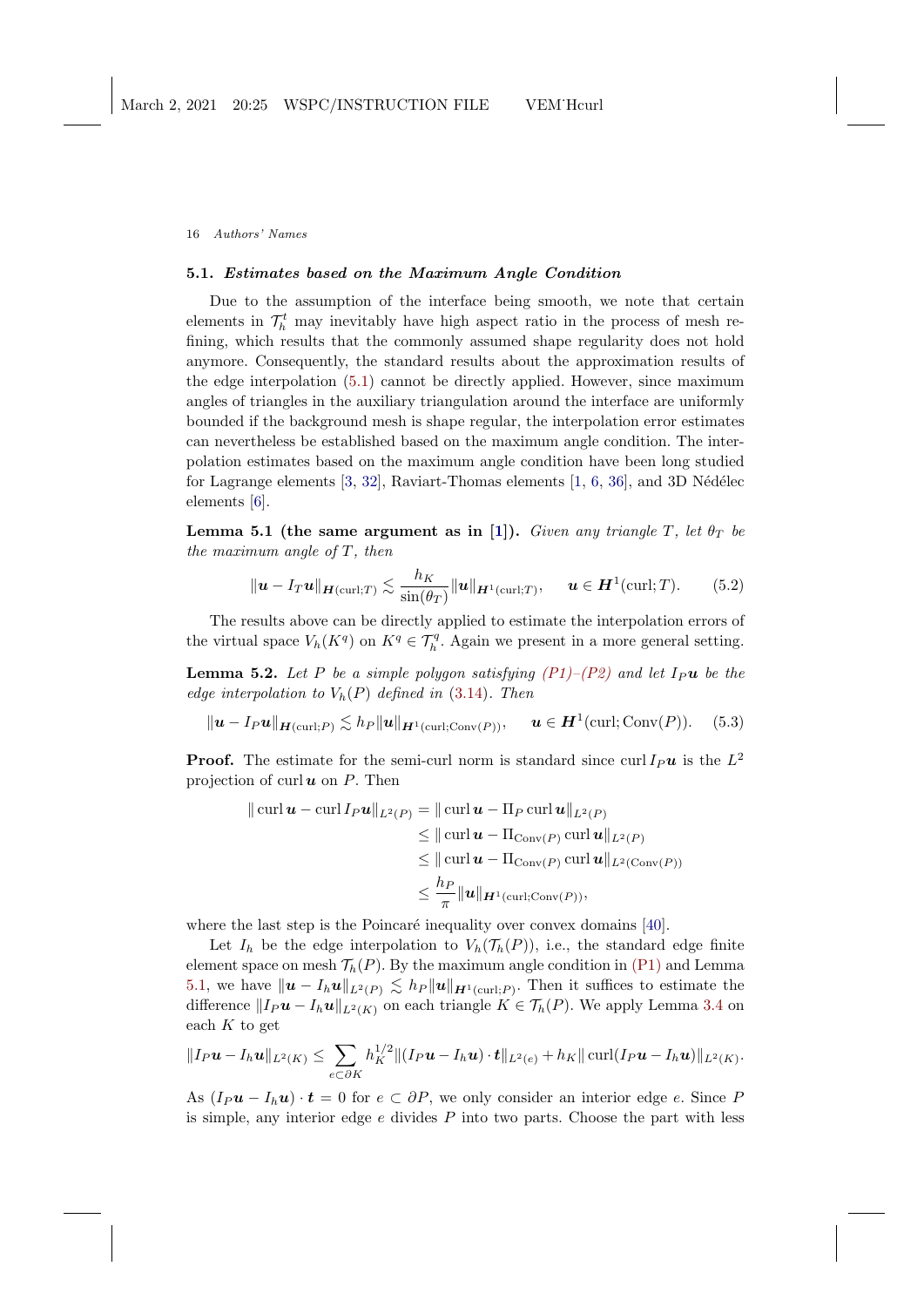$\Box$ 

<span id="page-16-2"></span>boundary edges and denoted by  $P_e$ , then we have the relation

$$
|e|(I_P\boldsymbol{u}-I_h\boldsymbol{u})\cdot\boldsymbol{t}_e=\int_{P_e} \text{curl}(I_P\boldsymbol{u}-I_h\boldsymbol{u})\,\mathrm{d}x,
$$

which can be used to get

$$
|e|^{1/2} \|(I_P \mathbf{u} - I_h \mathbf{u}) \cdot \mathbf{t}\|_{L^2(e)} \leq ||\operatorname{curl}(I_P \mathbf{u} - I_h \mathbf{u})||_{L^2(P_e)}|P_e|^{1/2}.
$$

Using the triangle inequality, together with the estimates for curl( $u - I_{P} u$ ) and curl( $\mathbf{u} - \mathbf{I}_h u$ ), we conclude for any  $K \in \mathcal{T}_h(P)$ 

$$
||I_P \mathbf{u} - I_h \mathbf{u}||_{L^2(K)} \lesssim h_P^2 ||\operatorname{curl} \mathbf{u}||_{H^1(\operatorname{Conv}(P))}.
$$
\n(5.4)

The desired result [\(5.3\)](#page-15-2) then follows from the triangle inequality.

# <span id="page-16-0"></span>5.2. An Interface-aware Interpolation

In the interpolation error estimate, locally a norm  $\|\text{curl }u\|_{H^1(K)}$  will be used. When K is an interface element, in general curl  $u \notin H^1(K)$  but in  $H^1(K^+ \cup K^-)$ . Instead we will use the fact curl  $u<sub>E</sub><sup>±</sup> \in H<sup>1</sup>(K)$  and define the interpolation by the tangential components of either  $u_E^+$  or  $u_E^-$ , where which extension to use depends on the measure of  $K^-$  and  $K^+$ . Note that, in the present situation, since both the triangular elements in  $\mathcal{T}_h^t$  and the quadrilateral elements in  $\mathcal{T}_h^q$  may have high aspect ratio, the modification in [\[26\]](#page-26-1) may not be suitable on anisotropic meshes with interface being present. Therefore, we shall employ a different interface-aware interpolation.

In the following discussion, we only present the results for the elements in the mesh  $\mathcal{T}_h$  due to the technical treatment for the interface. But we emphasize that most of the results can be generalized based on the estimate of the interpolation errors on general polygons above. We shall use  $K$  to denote an interface element in  $\mathcal{T}_h^B$  that is cut into  $K_h^-$  and  $K_h^+$  by the edge  $\Gamma_h^K$ , and without loss of generality, we assume  $K_h^- \in \mathcal{T}_h^t$  and  $K_h^+ \in \mathcal{T}_h^q$ . Recall that  $K_{\text{int}}$  is the portion sandwiched between  $\Gamma$  and  $\Gamma_h^K$ , and we further define  $K_{int}^{\pm} := K_h^{\pm} \cap K_{int}$  which is equivalent to  $K_h^{\pm} \cap K^{\mp}$ , namely the mismatching subregions of  $K_h^{\pm}$  as shown in Figure [5.1.](#page-17-0) Let  $\mathcal{E}_K$  be the collection of edges of  $K_{h_L}^-$  and  $K_h^+$  but excluding the edge  $\Gamma_h^K$ . We define a modified interpolation operator  $\tilde{I}_K$  on  $K \in \mathcal{T}_h^{Bi}$  such that

<span id="page-16-1"></span>
$$
\int_{e} \tilde{I}_{K} \mathbf{u} \cdot \mathbf{t} \, \mathrm{d}s = \int_{e} \mathbf{u} \cdot \mathbf{t} \, \mathrm{d}s, \qquad \forall e \in \mathcal{E}_{K}, \tag{5.5a}
$$

$$
\int_{\Gamma_h^K} \tilde{I}_K \boldsymbol{u} \cdot \boldsymbol{t} \, \mathrm{d}s = \begin{cases} \n\int_{\Gamma_h^K} \boldsymbol{u}_E^+ \cdot \boldsymbol{t} \, \mathrm{d}s, & \text{if } |K_h^+| \le |K_h^-|, \\
\int_{\Gamma_h^K} \boldsymbol{u}_E^- \cdot \boldsymbol{t} \, \mathrm{d}s, & \text{if } |K_h^-| < |K_h^+|.\n\end{cases} \tag{5.5b}
$$

By such a definition, we can always keep the interpolation as the standard one on the subelement with smaller size. So when estimation on the mismatch portion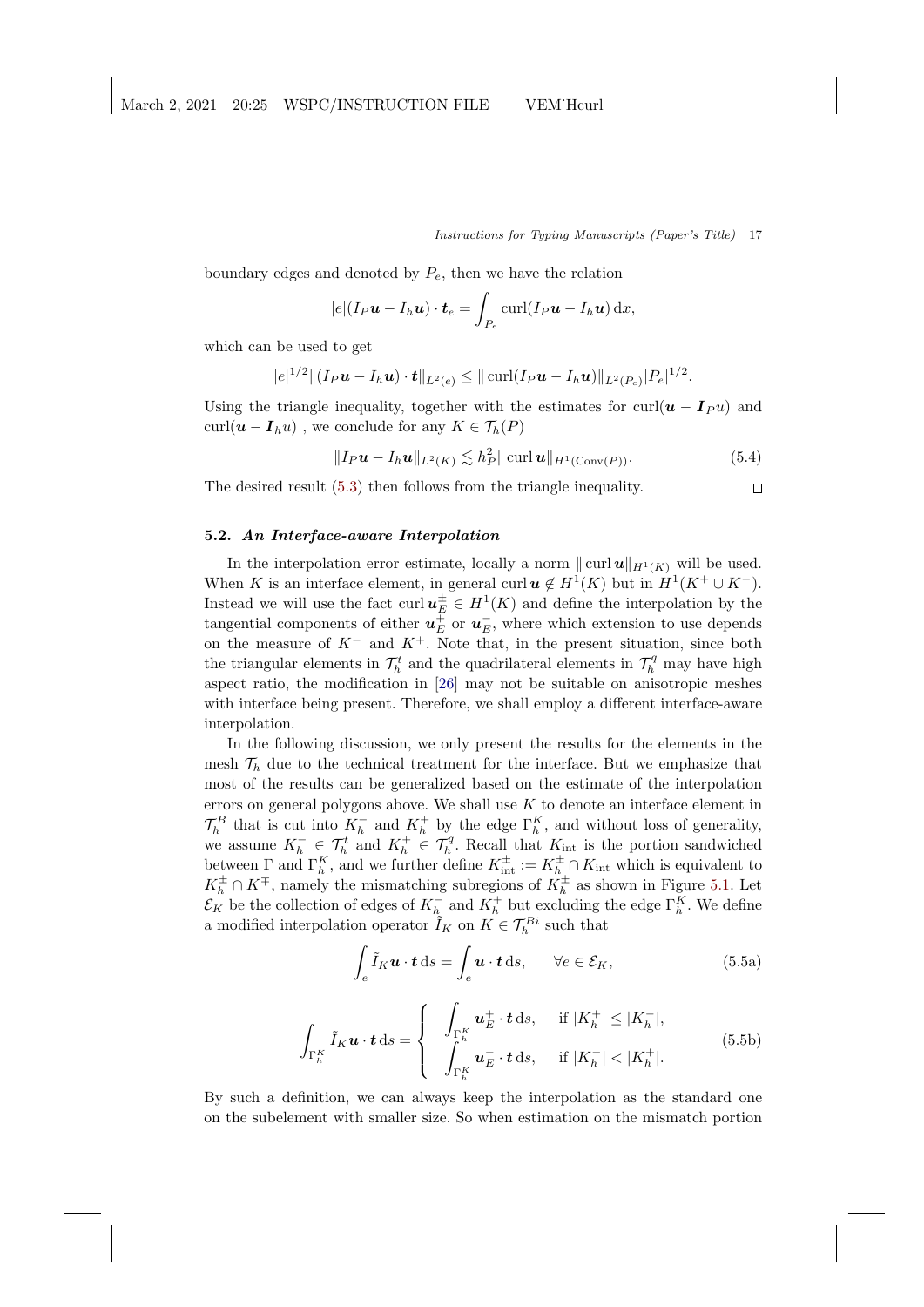is needed, such as [\(5.15\)](#page-19-0), the element size appearing on the denominator will be always larger than  $|K|/2$  such that the overall estimate can be controlled. This consideration serves as our key motivation to make this modification. For simplicity, we denote  $u_I$  by the global interpolant such that

$$
\mathbf{u}_I = I_K \mathbf{u}
$$
 if  $K \notin \mathcal{T}_h^{Bi}$  and  $\mathbf{u}_I = \tilde{I}_K \mathbf{u}$  if  $K \in \mathcal{T}_h^{Bi}$ .

In addition, we use  $I_{K_h^{\pm}}\bm{u}_E^{\pm}$  to denote the canonical interpolation on  $K_h^{\pm}$  for Sobolev extensions  $u<sub>E</sub><sup>\pm</sup>$ . We emphasize that the modified  $\tilde{I}<sub>K</sub>$  serves the purpose for the error analysis and is not needed in actual computation.

The following two lemmas are presented for general polygons. So we temporarily let K be an interface polygon, and the notation  $\Gamma^K$ ,  $\Gamma_h^K$  and  $K_{\text{int}}$  are all defined in the same manner as their counterparts for triangular interface elements. For the subelement with larger size, inevitably there is a mismatch on  $\Gamma_h^K$ , so these results are essential. In the following discussion, with slightly abuse of the notations, we denote  $\tilde{h}_K = |\Gamma_h^K|$  which might be much smaller than  $h_K$  (see Fig. [5.1](#page-17-0) (left)), and  $||u_E^{\pm}||_{L^2(K)} = ||u_E^-||_{L^2(K)} + ||u_E^{\pm}||_{L^2(K)}$  with trivial generalization to other Sobolev norms.

<span id="page-17-0"></span>

Fig. 5.1: Left: the triangular interface is the smaller one. Right: the quadrilateral element is the smaller one.

The edge  $\Gamma_h^K$  is assumed to be part in  $\Omega^+$  and part in  $\Omega^-$ . As a result, the line integral  $\int_{\Gamma_h^K} u \cdot t \, ds$  has part of the integrand being  $u_E^{\pm} \cdot t$  while the other being  $u_E^{\pm} \cdot t$ . Their difference appears one of the key terms to bound the error of the modified interpolant [\(5.5\)](#page-16-1), as one adheres to one extension in defining the interpolation.

**Lemma 5.3.** Let  $u \in H^1(\text{curl}; \Omega^- \cup \Omega^+)$ . Given an interface polygon K, there holds

<span id="page-17-2"></span><span id="page-17-1"></span>
$$
\left| \int_{\Gamma_h^K} (\boldsymbol{u}_E^+ - \boldsymbol{u}_E^-) \cdot \boldsymbol{t} \, \mathrm{d} s \right| \lesssim \tilde{h}_K^{1/2} h_K \|\operatorname{curl} \boldsymbol{u}_E^{\pm}\|_{L^2(K_{\mathrm{int}})}.\tag{5.6}
$$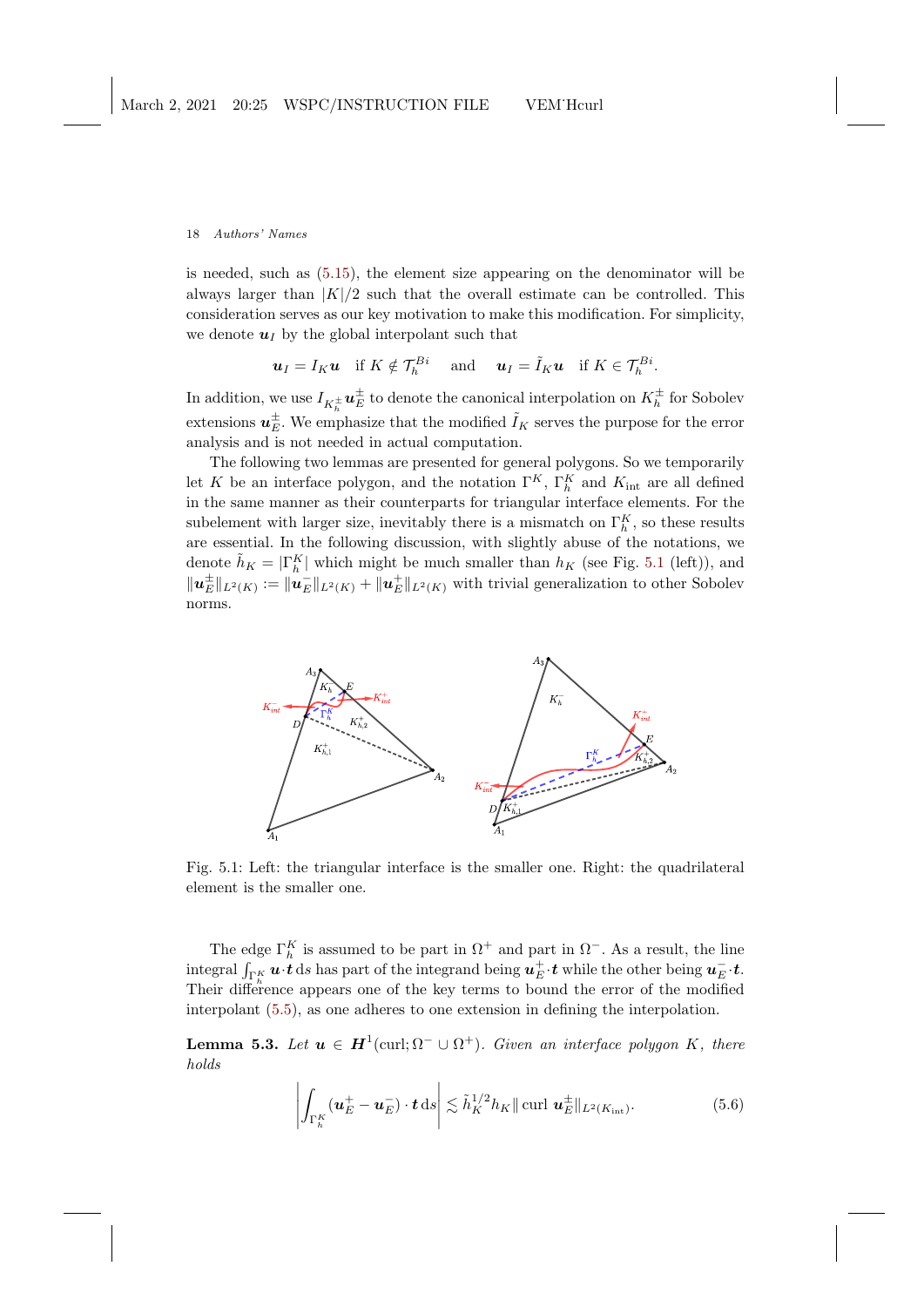<span id="page-18-5"></span>**Proof.** Applying integration by parts on  $K_{int}$  and using the jump condition in [\(1.1c\)](#page-1-0), we obtain

$$
\left| \int_{\Gamma_h^K} (\mathbf{u}_E^+ - \mathbf{u}_E^-) \cdot \mathbf{t} \, \mathrm{d}s \right| = \left| \int_{K_{\text{int}}} \text{curl}(\mathbf{u}_E^+ - \mathbf{u}_E^-) \, \mathrm{d}s \right| \lesssim |K_{\text{int}}|^{1/2} \|\text{curl } \mathbf{u}_E^{\pm}\|_{L^2(K_{\text{int}})}
$$
\nwhich yields (5.6) since

\n $|K_{\text{int}}| \lesssim \tilde{h}_K h_K^2$ \nby (2.1).

which yields [\(5.6\)](#page-17-1) since  $|K_{int}| \lesssim \tilde{h}_K h_K^2$  by [\(2.1\)](#page-4-1).

The result above can be used to derive the following trace inequality. Recall that there exists a shape regular triangle  $B_h^K \subseteq \Omega$  with the base  $\Gamma_h^K$  and a height  $\mathcal{O}(h_K)$ by Assumption [\(B\)](#page-4-0) for all interface elements.

**Lemma 5.4.** Let  $u \in H^1(\text{curl}; \Omega^- \cup \Omega^+)$ . Given an interface polygon K with  $\Gamma_h^K$ , there holds

<span id="page-18-3"></span>
$$
\|(\boldsymbol{u}_E^+ - \boldsymbol{u}_E^-) \cdot \boldsymbol{t}\|_{L^2(\Gamma_h^K)} \lesssim h_K^{1/2} \|\boldsymbol{u}_E^{\pm}\|_{H^1(B_h^K)} + h_K \|\text{curl } \boldsymbol{u}_E^{\pm}\|_{L^2(K_{\rm int})}. \tag{5.7}
$$

**Proof.** Apply the  $L^2$ -projection on  $\Gamma_h^K$  to obtain

<span id="page-18-2"></span>
$$
\|(\boldsymbol{u}_E - \boldsymbol{u}_E^+) \cdot \boldsymbol{t}\|_{L^2(\Gamma_h^K)} \leq \underbrace{\|(\boldsymbol{u}_E - \boldsymbol{u}_E^+) \cdot \boldsymbol{t} - \Pi_{\Gamma_h^K}((\boldsymbol{u}_E - \boldsymbol{u}_E^+) \cdot \boldsymbol{t})\|_{L^2(\Gamma_h^K)}}_{\text{(I)}} + \underbrace{\|\Pi_{\Gamma_h^K}((\boldsymbol{u}_E - \boldsymbol{u}_E^+) \cdot \boldsymbol{t})\|_{L^2(\Gamma_h^K)}}_{\text{(II)}}.
$$
\n(5.8)

Since **t** is a constant vector and  $\Gamma_h^K$  with  $B_h^K$  satisfies the height condition, by the trace inequality  $[9, \text{ Lemma } 6.3]$  and Poincaré inequality with average zero on a boundary edge [\[9,](#page-25-9) Lemma 6.11], we have

$$
(I) \lesssim l^{-1/2} \| (\boldsymbol{u}_E - \boldsymbol{u}_E^+) \cdot \boldsymbol{t} - \Pi_{\Gamma_h^K} ((\boldsymbol{u}_E - \boldsymbol{u}_E^+) \cdot \boldsymbol{t}) \|_{L^2(B_h^K)} + (l^{1/2} + l^{-1/2} \tilde{h}_K) \| (\boldsymbol{u}_E^- - \boldsymbol{u}_E^+) \cdot \boldsymbol{t} |_{H^1(B_h^K)} \lesssim h_K^{1/2} | (\boldsymbol{u}_E^- - \boldsymbol{u}_E^+) \cdot \boldsymbol{t} |_{H^1(B_h^K)}.
$$
\n
$$
(5.9)
$$

<span id="page-18-1"></span><span id="page-18-0"></span>For (II), by Lemma [5.3,](#page-17-2) we have

$$
\begin{split} \text{(II)} &= \tilde{h}_{K}^{1/2} \left| \Pi_{\Gamma_{h}^{K}} \left( (\boldsymbol{u}_{E}^{-} - \boldsymbol{u}_{E}^{+}) \cdot \boldsymbol{t} \right) \right| \\ &= \tilde{h}_{K}^{-1/2} \left| \int_{\tilde{e}} (\boldsymbol{u}_{E}^{-} - \boldsymbol{u}_{E}^{+}) \cdot \boldsymbol{t} \, \mathrm{d}s \right| \lesssim h_{K} \|\operatorname{curl} \boldsymbol{u}_{E}^{\pm} \|_{L^{2}(K_{\mathrm{int}})}. \end{split} \tag{5.10}
$$

Putting [\(5.9\)](#page-18-0) and [\(5.10\)](#page-18-1) back into [\(5.8\)](#page-18-2) finishes the proof.

 $\Box$ 

## 5.3. Estimate on Interface Elements

Now we proceed to estimate the interpolation errors  $u-u_I$  on interface elements for the modified interpolation.

<span id="page-18-4"></span>**Lemma 5.5.** Let  $u \in H^1(\text{curl}; \Omega^- \cup \Omega^+)$ . Given each interface element  $K \in \mathcal{T}_h^{Bi}$ , there holds

$$
\|\mathbf{u}-\mathbf{u}_I\|_{\mathbf{H}(\text{curl};K)} \lesssim h_K \|\mathbf{u}_E^{\pm}\|_{\mathbf{H}^1(\text{curl};K\cup B_h^K)} + \|\mathbf{u}_E^{\pm}\|_{\mathbf{H}(\text{curl};K_{\text{int}})}.\tag{5.11}
$$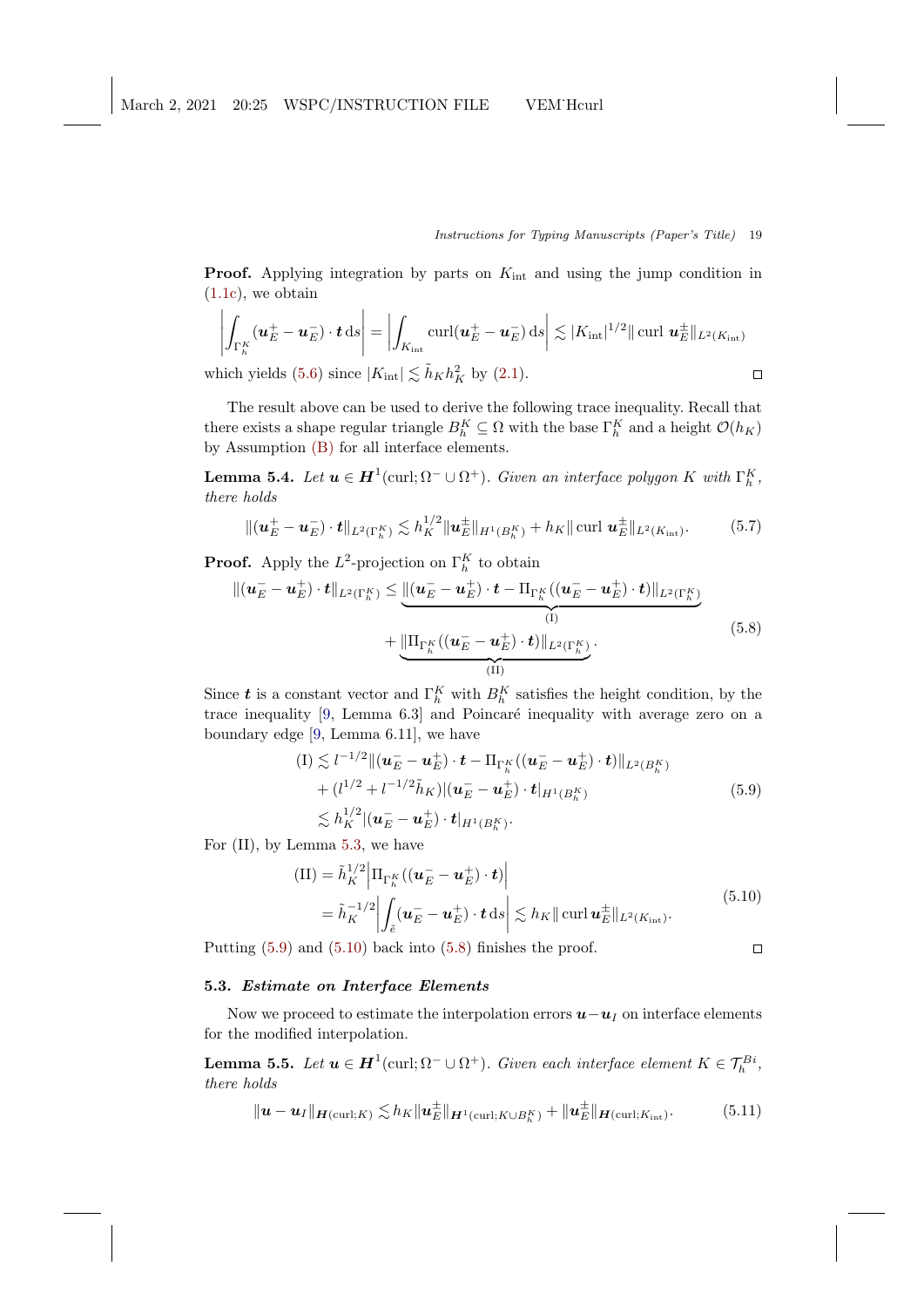**Proof.** Recall that  $K = K_h^- \cup K_h^+$ . Without loss of generality, we focus the proof on  $K_h^-$  as the estimate on the other part follows the result on  $K_h^-$  using a similar argument as the one in Lemma [5.2.](#page-15-3) By the triangle inequality, we have

$$
\|\boldsymbol{u} - \boldsymbol{u}_I\|_{\boldsymbol{H}(\text{curl};K_h^-)} \le \|\boldsymbol{u} - \boldsymbol{u}_E^-\|_{\boldsymbol{H}(\text{curl};K_h^-)}
$$
(I)

$$
+\left\|\mathbf{u}_E^{-}-I_{K_h^{-}}\mathbf{u}_E^{-}\right\|_{\mathbf{H}(\text{curl};K_h^{-})} \tag{II}
$$

<span id="page-19-3"></span><span id="page-19-2"></span><span id="page-19-1"></span>
$$
+ \|I_{K_h^-} \mathbf{u}_E^- - \mathbf{u}_I\|_{\mathbf{H}(\text{curl}; K_h^-)}.
$$
\n(III)

The first term [\(I\)](#page-19-1) can be bounded by

$$
\|\mathbf{u} - \mathbf{u}_E^-\|_{\mathbf{H}(\text{curl};K_h^-)} = \|\mathbf{u}_E^+ - \mathbf{u}_E^-\|_{\mathbf{H}(\text{curl};K_{\text{int}}^-)} \le \|\mathbf{u}_E^{\pm}\|_{\mathbf{H}(\text{curl};K_{\text{int}})},\tag{5.12}
$$

and the second term [\(II\)](#page-19-2) directly follows from Lemma [5.1](#page-15-1) since the triangular element  $K_h^-$  satisfies the maximum angle condition. The third term [\(III\)](#page-19-3) simply vanishes if  $|K_h^-| \leq |K_h^+|$ , therefore the estimate for this term is only needed when  $|K_h^-| > |K_h^+|$  and consequently  $|K_h^-| \ge Ch_K^2$ . For simplicity, we let  $w_h = I_{K_h^-} u_E^$  $u_I$ , and note that  $w_h \cdot t$  vanishes on the edges of  $K_h^-$  except  $\Gamma_h^K$ . Using integration by parts and Lemma [5.3,](#page-17-2) we have

$$
\|\operatorname{curl} \boldsymbol{w}_h\|_{L^2(K_h^-)} = |K_h^-|^{1/2} |\operatorname{curl} \boldsymbol{w}_h| = \frac{1}{|K_h^-|^{1/2}} \left| \int_{\Gamma_h^K} \boldsymbol{w}_h \cdot \boldsymbol{t} \, \mathrm{d}s \right| \tag{5.13}
$$

<span id="page-19-0"></span>
$$
\lesssim \frac{1}{h_K} \left| \int_{\Gamma_h^K} (\boldsymbol{u}_E^- - \boldsymbol{u}_E^+) \cdot \boldsymbol{t} \, \mathrm{d} s \right| \lesssim h_K^{1/2} \|\operatorname{curl} \boldsymbol{u}_E^{\pm}\|_{L^2(K_{\mathrm{int}})}. \tag{5.14}
$$

To estimate the  $L^2$ -norm, we use inequality  $(3.16)$  in Lemma [3.4](#page-10-4) to conclude

$$
\|\boldsymbol{w}_h\|_{L^2(K_h^-)} \lesssim h_K^{1/2} \|\boldsymbol{w}_h \cdot \boldsymbol{t}\|_{L^2(\Gamma_h^K)} + h_K \|\operatorname{curl} \boldsymbol{w}_h\|_{L^2(K_h^-)}.
$$
 (5.15)

Lastly, using Lemma [5.4](#page-18-3) and the bound of  $\|\text{curl } w_h\|_{L^2(K_h^-)}$  finishes the proof.  $\Box$ 

The estimates on non-interface elements in the background mesh  $\mathcal{T}_h^B$  are stan-dard. These estimates together with the Sobolev inequality in Lemma [2.2](#page-5-1) and Theorem [2.1](#page-6-3) on the extension yield the global interpolation estimate.

<span id="page-19-4"></span>**Theorem 5.1.** Let  $u \in H^1(\text{curl}; \Omega^- \cup \Omega^+)$ , then there holds

$$
\|\mathbf{u}-\mathbf{u}_I\|_{H(\text{curl};\Omega)} \lesssim h \|\mathbf{u}\|_{\mathbf{H}^1(\text{curl};\Omega^-\cup\Omega^+)}.\tag{5.16}
$$

Proof. For non-interface elements, the estimate is standard as well. For interface element  $K$ , we then use Lemma [5.5:](#page-18-4)

$$
\sum_{K\in\mathcal{T}_h^{Bi}}\|\mathbf{u}-\mathbf{u}_I\|_{\mathbf{H}(\text{curl};K)}^2 \lesssim \sum_{K\in\mathcal{T}_h^{Bi}} h_K^2 \|\mathbf{u}_E^{\pm}\|_{\mathbf{H}^1(\text{curl};K\cup B_h^K)}^2 + \|\mathbf{u}_E^{\pm}\|_{\mathbf{H}(\text{curl};K_{\text{int}})}^2,
$$
  

$$
\lesssim h^2 \|\mathbf{u}_E^{\pm}\|_{\mathbf{H}^1(\text{curl};\Omega^-\cup\Omega^+)}^2 + \|\mathbf{u}_E^{\pm}\|_{\mathbf{H}(\text{curl};\cup_{K\in\mathcal{T}_h^{Bi}}^2 K_{\text{int}})},
$$

in which the second step we use the fact  $\Gamma_h$  is uniform Lipschitz so that the overlapping portions of triangles  $B_h^K$  for every interface element K are bounded. The desired estimate follows from Theorem [2.1](#page-6-3) and estimate [\(2.4\)](#page-5-2). $\Box$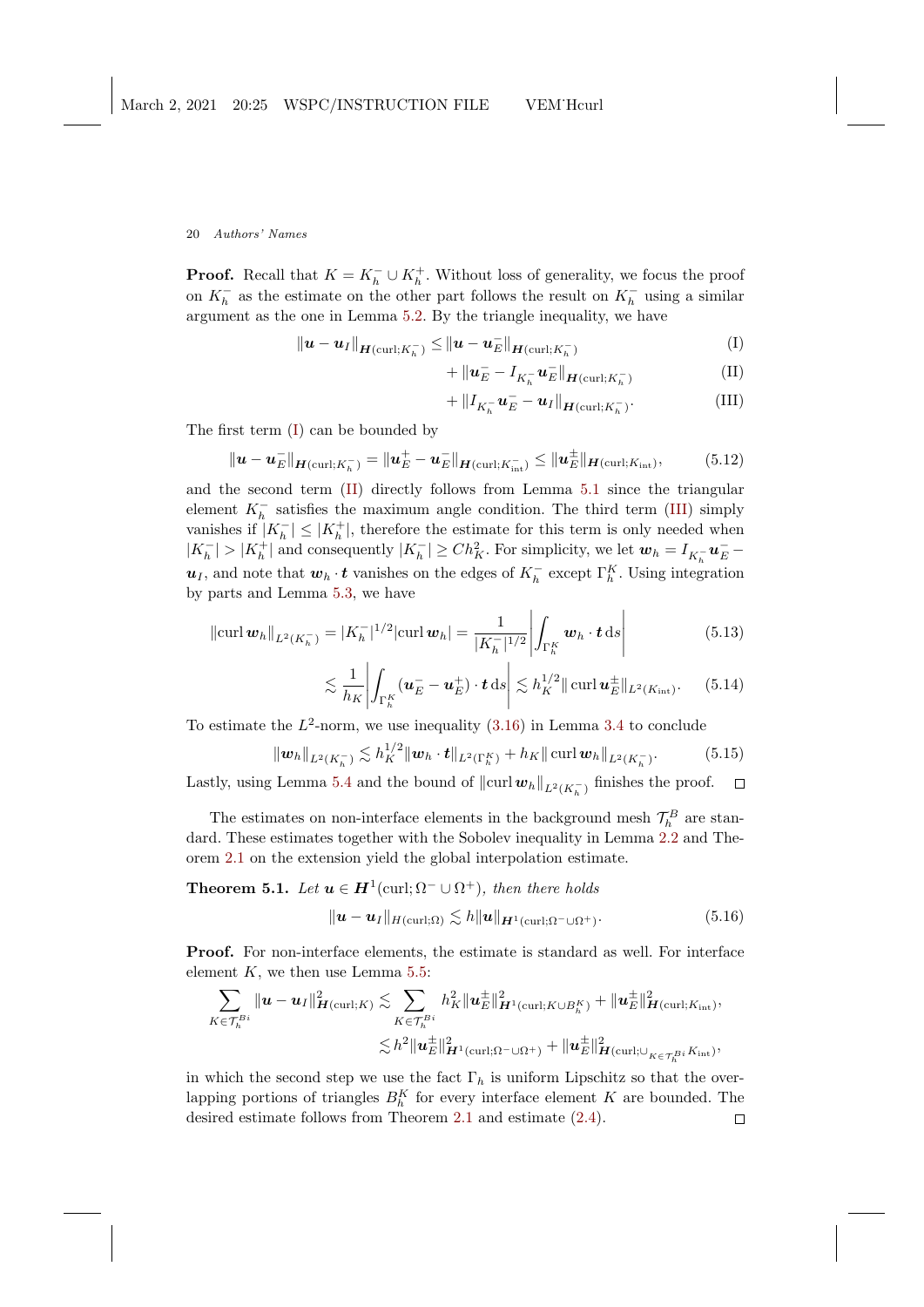## 5.4. Estimate on the stabilization

In this subsection, we move back to the mesh  $\mathcal{T}_h$  consisting of triangular and quadrilateral elements cut from the background triangular mesh. On the quadrilateral  $K_h^+$ , a stabilization term is present. In this section such terms appearing in the error bound are estimated, including

 $\Vert \left(\bm{u}-\bm{u}_I\right)\cdot\bm{t}\Vert_{L^2(\partial K)},\ \ \Vert \Pi_{K^q}(\bm{u}-\bm{u}_I)\cdot\bm{t}\Vert_{L^2(\partial K)},\ \ \Vert (\bm{u}-\Pi_{K^q}\bm{u}_I)\cdot\bm{t}\Vert_{L^2(\partial K)}.$ 

The main difficulty is on the second term above. Note that the common and natural approach to estimate the edge terms is to apply the trace inequality, which indeed works for the edges  $A_1D$  and  $A_2E$  due to the corresponding  $\mathcal{O}(h_K)$  height within the triangle. However, the major difficulty arises for edges like  $A_1 A_2$  and  $\Gamma_h^K = DE$ , due to a possibly degenerating height. The core idea of our approach is to employ a constructive proof, without relying on the trace inequality, to control the edge terms by using  $\Pi_{Kq}(\boldsymbol{u} - \boldsymbol{u}_I) \cdot \boldsymbol{t}$  being a constant for lifting and applying the definition of projection [\(3.12\)](#page-9-4). In the coming proofs,  $\xi_h := \boldsymbol{u} - \boldsymbol{u}_I$  for simplicity.

**Lemma 5.6.** Let  $u \in H^1(\text{curl}; \Omega^- \cup \Omega^+)$ . Given each interface element  $K \in \mathcal{T}_h^{Bi}$ , there holds

$$
\|(\mathbf{u}-\mathbf{u}_I)\cdot\mathbf{t}\|_{L^2(\partial K_h^+)} \lesssim h_K^{1/2} \|\mathbf{u}_E^{\pm}\|_{H^1(K)} + h_K \|\text{curl } \mathbf{u}_E^{\pm}\|_{L^2(K_{\text{int}})}. \tag{5.17}
$$

**Proof.** First, we have on each edge  $e \neq \Gamma_h^K \subseteq \partial K_h^+$ ,  $\int_e \xi_h ds = 0$ , and thus

<span id="page-20-2"></span><span id="page-20-1"></span>
$$
\|\xi_h \cdot t\|_{L^2(e)} \lesssim h_e^{1/2} |\mathbf{u} \cdot t|_{H^{1/2}(e)} \leq Ch_K^{1/2} \|\mathbf{u}_E^+\|_{H^1(K)},\tag{5.18}
$$

where we have used the fact that  $e$  is one part of an edge of the regular element  $K$ such that the trace inequality can be applied on this edge and K. On  $\Gamma_h^K$ , by the triangle inequality, we have

<span id="page-20-0"></span>
$$
\|\xi_{h} \cdot t\|_{L^{2}(\Gamma_{h}^{K})} \leq \|(\boldsymbol{u} - \boldsymbol{u}_{E}^{+}) \cdot t\|_{L^{2}(\Gamma_{h}^{K})} + \|(\boldsymbol{u}_{E}^{+} - \boldsymbol{I}_{K_{h}^{+}} \boldsymbol{u}_{E}^{+}) \cdot t\|_{L^{2}(\Gamma_{h}^{K})} + \|(\boldsymbol{I}_{K_{h}^{+}} \boldsymbol{u}_{E}^{+} - \boldsymbol{u}_{I}) \cdot t\|_{L^{2}(\Gamma_{h}^{K})}.
$$
\n(5.19)

For the first term in [\(5.19\)](#page-20-0), note that

$$
\|(\bm{u}-\bm{u}_E^+) \cdot \bm{t}\|_{L^2(\Gamma_h^K)} \leq \|(\bm{u}_E^- - \bm{u}_E^+) \cdot \bm{t}\|_{L^2(\Gamma_h^K)} \tag{5.20}
$$

of which the estimate follows from Lemma [5.4.](#page-18-3) The second term in [\(5.19\)](#page-20-0) follows from the argument similar to [\(5.18\)](#page-20-1). The third term in [\(5.19\)](#page-20-0) simply vanishes when  $|K_h^+| < |K_h^-|$  . If  $|K_h^+| \ge |K_h^-|$  , then the estimate follows from Lemma [5.3.](#page-17-2)  $\Box$ 

<span id="page-20-3"></span>**Lemma 5.7.** Let  $u \in H^1(\text{curl}; \Omega^- \cup \Omega^+)$ . Given each interface element  $K \in \mathcal{T}_h^{Bi}$ , there holds

$$
\|\Pi_{K_h^+}(\mathbf{u}-\mathbf{u}_I)\cdot\mathbf{t}\|_{L^2(\partial K_h^+)} \lesssim h_K^{1/2} \|\mathbf{u}_E^{\pm}\|_{\mathbf{H}^1(\text{curl};K)} + h_K^{-1/2} \|\mathbf{u}_E^{\pm}\|_{\mathbf{H}(\text{curl};K_{\text{int}})}. (5.21)
$$

**Proof.** For simplicity, we assume  $A_1$  is at the origin, K is contained in the first quadrant, and the edge  $A_1A_2$  aligns with the x-axis having a tangential vector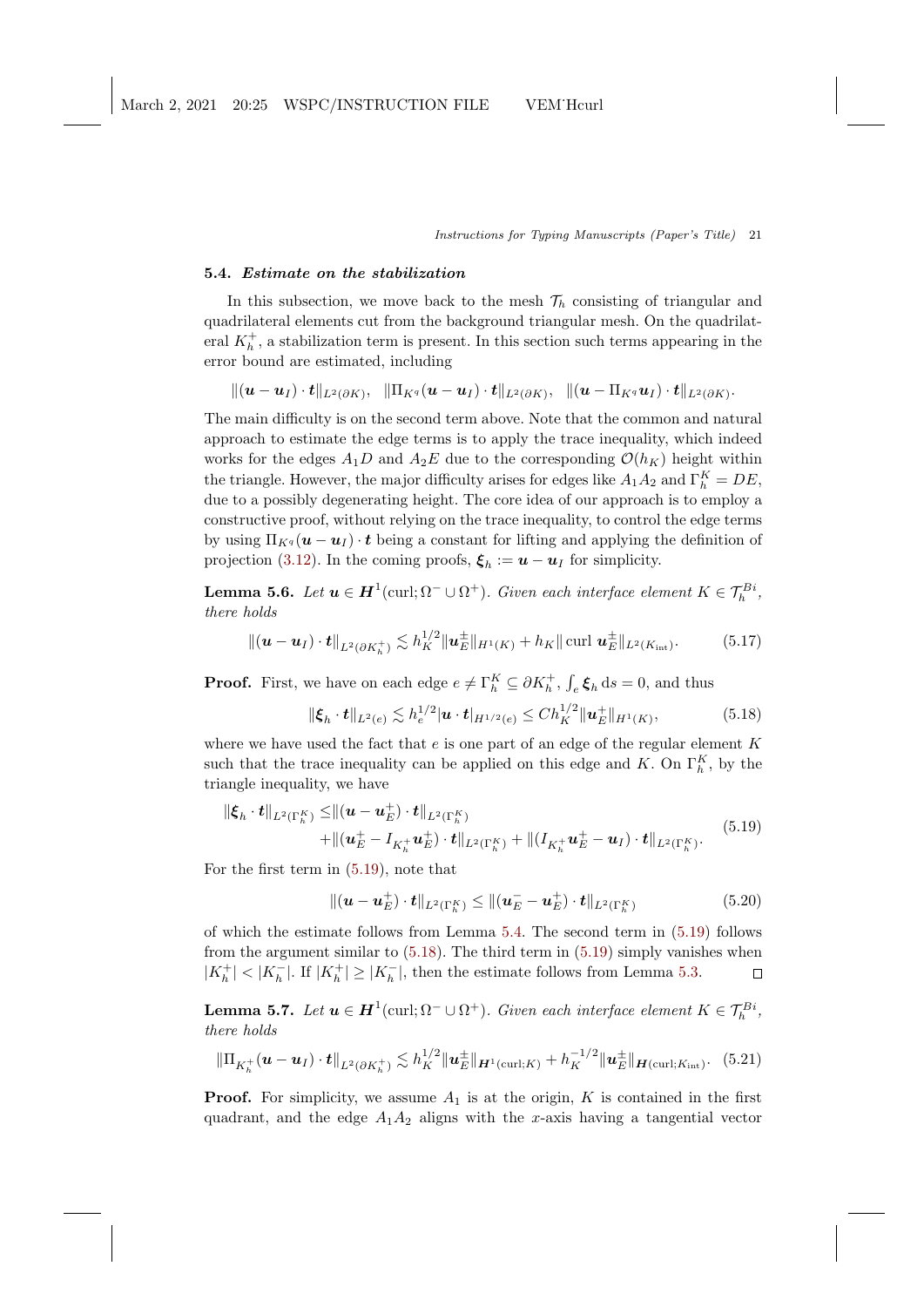$(1,0)^{\mathsf{T}}$ . Let e be an edge of  $K_h^+$  with the unit tangential vector  $t_e$ . If  $e = A_1 D$  or  $A_2E$ , since the height within  $K_h^+$  with respect to these two edges cannot degenerate, a simple scaling directly leads to

$$
\|\Pi_{K_h^+}\xi_h \cdot t\|_{L^2(e)} \lesssim h_K^{-1/2} \|\Pi_{K_h^+}\xi_h\|_{L^2(K_h^+)} \leq h_K^{-1/2} \|\xi_h\|_{L^2(K_h^+)},
$$

and then the estimate follows from Lemma [5.5.](#page-18-4) For  $e = A_1 A_2$  or DE, if both  $|A_1D| \geq \gamma |A_1A_3|$  and  $|A_2E| \geq \gamma |A_2A_3|$ , with a constant  $\gamma \in (0,1)$  bounded away from 0, the trace inequality-based argument above can be still applied.

The major difficulty is how to deal with edges  $e = A_1 A_2$  or DE when  $K_h^+$ becomes degenerate. Without loss of generality, we assume  $|A_1D| \leq |A_1A_3|/2$  or  $|A_2E| \leq |A_2A_3|/2$  (see Figure [5.1](#page-17-0) (right) for an illustration). In such a case,  $|DE| \gtrsim$  $h_K$  independent of the interface location thanks to the law of sines as either  $|A_3D| \geq$  $|A_1A_3|/2$  or  $|A_3E| \ge |A_3A_2|/2$ . Now let  $D = (r_1, r_2)$  and  $E = (s_1, s_2)$ , we have

<span id="page-21-0"></span>
$$
ch_K \max\{r_2, s_2\} \le |K_h^+| \le Ch_K \max\{r_2, s_2\}.
$$
 (5.22)

Next,  $p_h^e \in \mathbb{P}_1(K_h^+)$  is sought such that  $\underline{\text{curl}} p_h^e = \boldsymbol{t}_e$ . Since  $\Pi_{K_h^+} \boldsymbol{\xi}_h$  is a constant, and by  $(3.12)$ , we have

<span id="page-21-3"></span>
$$
\|\Pi_{K_{h}^{+}}\xi_{h} \cdot \boldsymbol{t}_{e}\|_{L^{2}(e)} = \frac{h_{e}^{1/2}}{|K_{h}^{+}|} \Big| (\Pi_{K_{h}^{+}}\xi_{h}, \underline{\text{curl}} p_{h}^{e})_{K_{h}^{+}} \Big| \n\leq \underbrace{\frac{h_{e}^{1/2}}{|K_{h}^{+}|} \Big| (\text{curl}\,\xi_{h}, p_{h}^{e})_{K_{h}^{+}}}_{\text{(I)}} + \underbrace{\frac{h_{e}^{1/2}}{|K_{h}^{+}|} \Big| (\xi_{h} \cdot \boldsymbol{t}, p_{h}^{e})_{L^{2}(\partial K_{h}^{+})}}_{\text{(II)}} \Big| \,. \tag{5.23}
$$

If  $e = A_1 A_2$ , then  $t_e = (1,0)$ <sup>T</sup>, and  $p_h^e = y$  which implies  $||p_h^e||_{L^{\infty}(K_h^+)} \le$  $\max\{r_2, s_2\}$ . If  $e = DE$ , then

$$
\boldsymbol{t}_e = \frac{(r_1 - s_1, r_2 - s_2)}{|DE|}, \text{ and } p_h^e = \frac{(r_1 - s_1)x_2 - (r_2 - s_2)x_1}{|DE|}.
$$

Note that  $|(r_1 - s_1)x_2|$   $\lesssim h_K \max\{r_2, s_2\}$  and  $|(r_2 - s_2)x_1|$   $\lesssim h_K \max\{r_2, s_2\}$ , as a result, the following estimate always holds

<span id="page-21-1"></span>
$$
\|p_h^e\|_{L^\infty(K_h^+)} \lesssim \max\{r_2, s_2\}.
$$
 (5.24)

Now we proceed to estimate (I) and (II) individually. For (I), by  $(5.22)$  and  $(5.24)$ there holds

$$
||p_h^e||_{L^2(K_h^+)} \lesssim \max\{r_2, s_2\} |K_h^+|^{1/2} \lesssim |K_h^+|^{3/2} h_K^{-1}.
$$

Therefore,

<span id="page-21-2"></span>
$$
(I) \lesssim |K_h^+|^{1/2} h_K^{-1/2} || \operatorname{curl} \xi_h ||_{L^2(K_h^+)} \lesssim h_K^{1/2} || \operatorname{curl} \xi_h ||_{L^2(K_h^+)}
$$
 (5.25)

of which the estimate follows from Lemma [5.5.](#page-18-4) For (II), on each  $e' \subseteq \partial K_h^+$  using  $(5.22)$  and  $(5.24)$  again, we have

$$
||p_h^e||_{L^2(e')} \lesssim \max\{r_2, s_2\} h_{e'}^{1/2} \lesssim |K_h^+| h_K^{-1/2}.
$$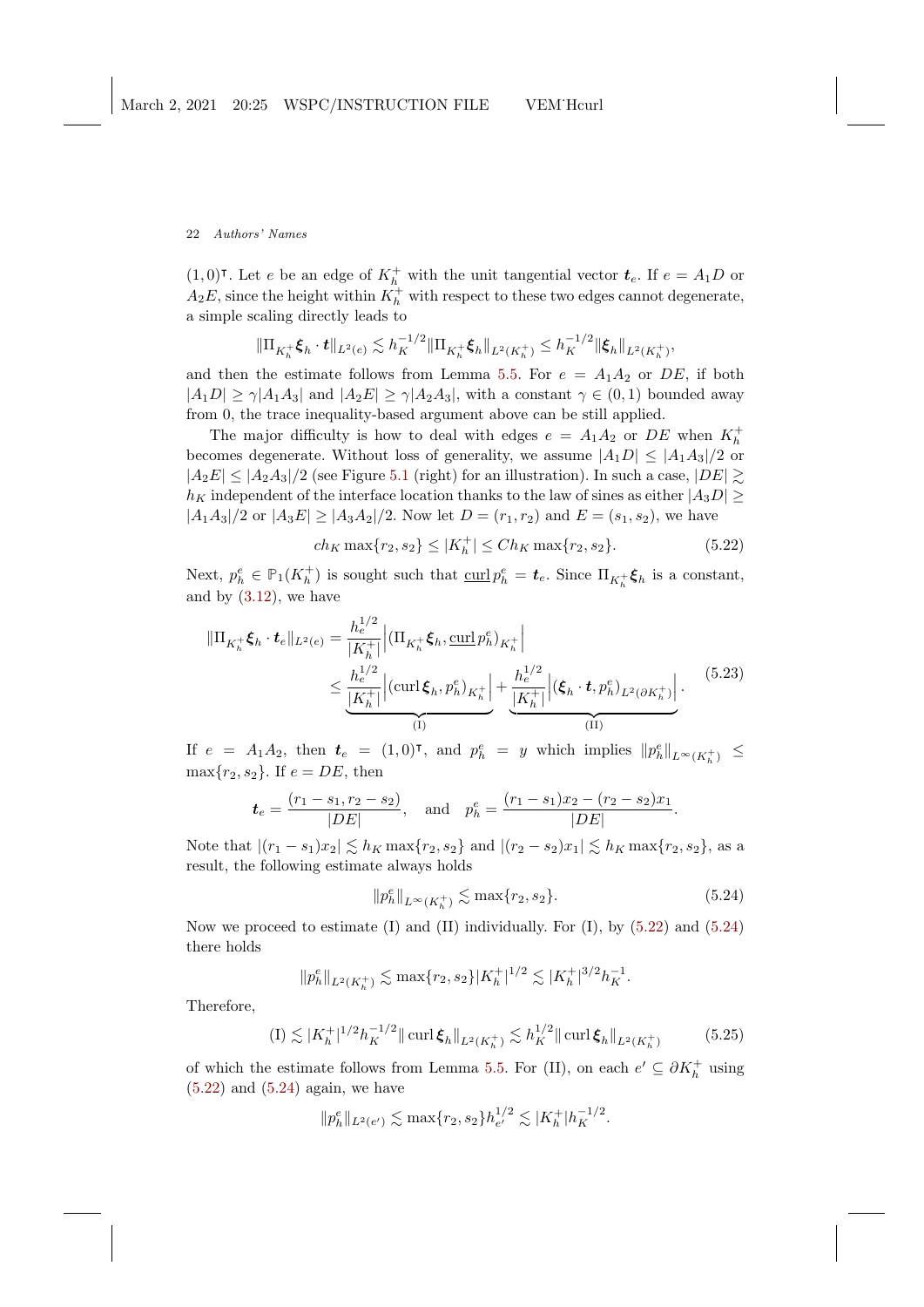<span id="page-22-4"></span>Lastly, we arrive at

<span id="page-22-1"></span>
$$
(II) \leq \frac{h_e^{1/2}}{|K_h^+|} \|\xi_h \cdot t\|_{L^2(\partial K_h^+)} \|p_h^e\|_{L^2(\partial K_h^+)} \lesssim \|\xi_h \cdot t\|_{L^2(\partial K_h^+)} \tag{5.26}
$$

of which the estimate follows from Lemma [5.6.](#page-20-2) Putting [\(5.25\)](#page-21-2) and [\(5.26\)](#page-22-1) into [\(5.23\)](#page-21-3) finishes the proof.  $\Box$ 

<span id="page-22-3"></span>**Lemma 5.8.** Let  $u \in H^1(\text{curl}; \Omega^- \cup \Omega^+)$ . Given each interface element  $K \in \mathcal{T}_h^{Bi}$ , there holds

$$
\|(\boldsymbol{u} - \Pi_{K_h^+} \boldsymbol{u}_I) \cdot \boldsymbol{t}\|_{L^2(\partial K_h^+)} \lesssim h_K^{1/2} \|\boldsymbol{u}_E^{\pm}\|_{\boldsymbol{H}^1(\text{curl};K)} + h_K^{-1/2} \|\text{curl } \boldsymbol{u}_E^{\pm}\|_{L^2(K_{\text{int}})}. (5.27)
$$

<span id="page-22-2"></span>Proof. Let us decompose the error into

$$
\|(\mathbf{u} - \Pi_{K_h^+} \mathbf{u}_I) \cdot \mathbf{t}\|_{L^2(\partial K_h^+)} \leq \|(\mathbf{u} - \Pi_{K_h^+} \mathbf{u}_E^+) \cdot \mathbf{t}\|_{L^2(\partial K_h^+)} + \|(\Pi_{K_h^+} \mathbf{u}_E^+ - \Pi_{K_h^+} \mathbf{u}_I) \cdot \mathbf{t}\|_{L^2(\partial K_h^+)}.
$$
\n(5.28)

Here the estimate of the second term is similar to the one in Lemma [5.7.](#page-20-3) Therefore, we only need to estimate the first term in [\(5.28\)](#page-22-2) which is further decomposed into

$$
\| (\boldsymbol{u} - \Pi_{K_h^+} \boldsymbol{u}_E^+ ) \cdot \boldsymbol{t} \|_{L^2(\partial K_h^+)} \n\leq \underbrace{\| (\boldsymbol{u} - \boldsymbol{u}_E^+ ) \cdot \boldsymbol{t} \|_{L^2(\partial K_h^+)}}_{(I)} + \underbrace{\| (\boldsymbol{u}_E^+ - \Pi_{K_h^+} \boldsymbol{u}_E^+ ) \cdot \boldsymbol{t} \|_{L^2(\partial K_h^+)}}_{(II)}.
$$
\n(5.29)

Note that (I) is only non-zero on  $\Gamma_h^K$  of which the estimate follows form Lemma [5.4.](#page-18-3) For (II), if  $e \subseteq \partial K_h^+$  is  $A_1D$  or  $A_2E$ , i.e., it has an  $\mathcal{O}(h_K)$  height within  $K_h^+$ . Then we apply the trace inequality [\[9,](#page-25-9) Lemma 6.3] and the approximation result of the  $L^2$  projection to obtain

$$
(II) \lesssim h_K^{-1/2} \|\mathbf{u}_E^+ - \Pi_{K_h^+} \mathbf{u}_E^+\|_{L^2(K_h^+)} \lesssim h_K^{1/2} \|\mathbf{u}_E^+\|_{H^1(K_h^+)}.
$$

If  $e \subseteq \partial K_h^+$  is  $A_1 A_2$  or  $DE$  where the corresponding height may become degenerate, we first apply the trace inequality on the whole shape-regular element  $K$ , and then apply the Poincaré inequality  $[9, \text{Lemma } 5.3]$ , to obtain

$$
(\text{II}) \lesssim h_K^{-1/2} \|\mathbf{u}_E^+ - \Pi_{K_h^+} \mathbf{u}_E^+\|_{L^2(K)} \lesssim h_K^{1/2} \|\mathbf{u}_E^+\|_{H^1(K)}.
$$

 $\Box$ 

Combining the estimates above finishes the proof.

# <span id="page-22-0"></span>6. Convergence Analysis

In this section, based on the previous results, we estimate the convergence order of the solution errors. In particular, we need to estimate each term in the error bound [\(6.2\)](#page-23-0). Our main task is to estimate those terms on quadrilateral elements. In the following discussion, we still keep our notation that  $K_h^+ \in \mathcal{T}_h^q$  will be the quadrilateral subelement associated with each interface element  $K \in \mathcal{T}_h^{Bi}$ .

Theorem 6.1 (An a priori convergence result for VEM). Under the same assumption of Theorem [4.1,](#page-13-2) let  $u \in H^1(\text{curl}; \Omega^- \cup \Omega^+)$  and let the background mesh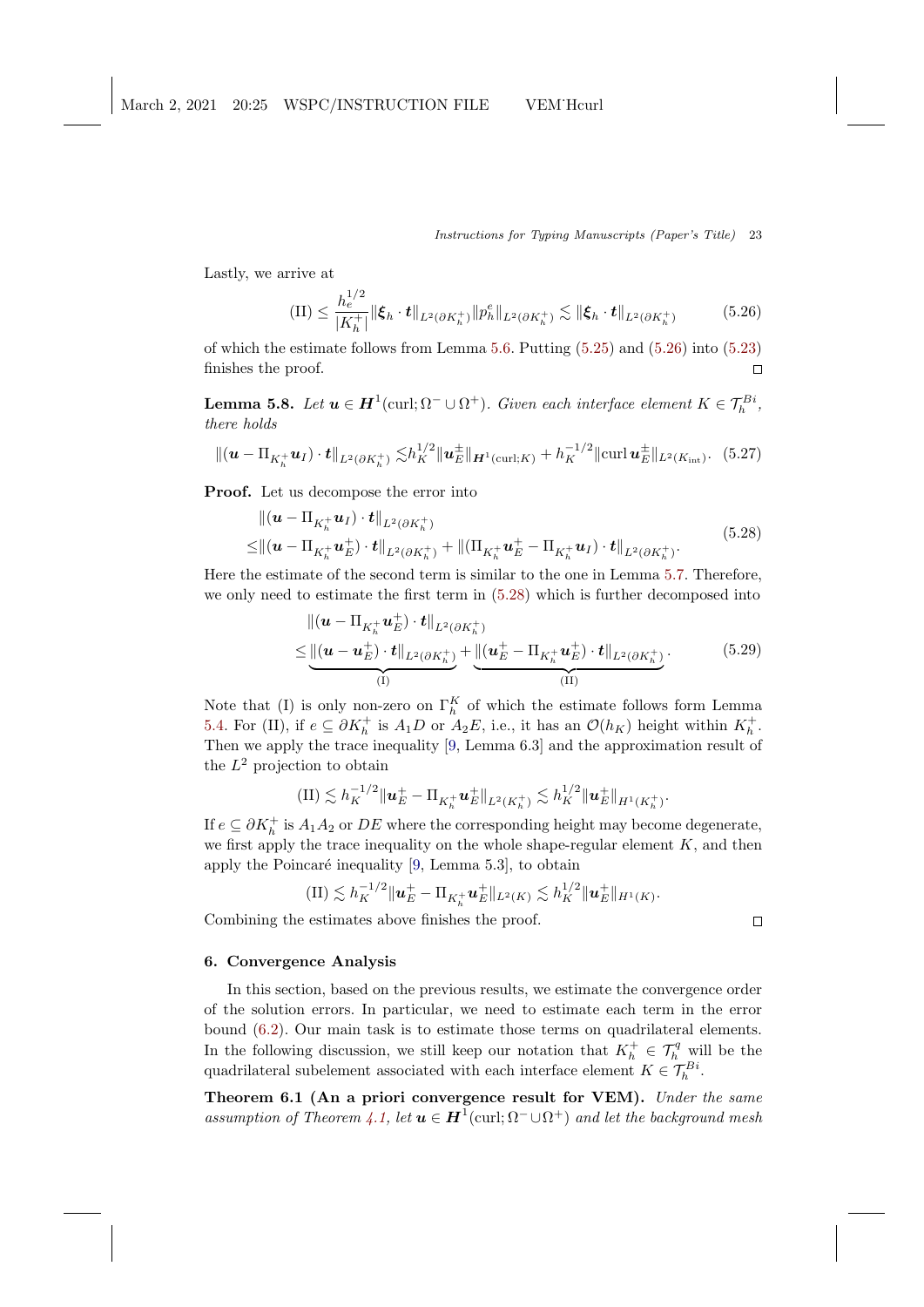<span id="page-23-1"></span> $\mathcal{T}_h^B$  satisfy the assumptions (A) and (B), then the solution  $\boldsymbol{u}_h$  to the VEM scheme [\(4.5\)](#page-12-3) admits the error estimates

$$
\|\mathbf{u}-\mathbf{u}_h\|_{H(\text{curl};\Omega)} \lesssim h \|\mathbf{u}\|_{\mathbf{H}^1(\text{curl};\Omega^+\cup\Omega^-)} + h \sum_{K^q \in \mathcal{T}_h^q} |f|_{H^1(K^q)}.
$$
 (6.1)

Proof. First of all, by the triangle inequality, we have

$$
\|\boldsymbol{u}-\boldsymbol{u}_h\|_{H(\mathrm{curl};\Omega)}\leq \|\boldsymbol{u}-\boldsymbol{u}_I\|_{H(\mathrm{curl};\Omega)}+\|\boldsymbol{u}_I-\boldsymbol{u}_h\|_{H(\mathrm{curl};\Omega)}.
$$

Recall  $\eta_h = u_I - u_h$ . We use Lemma [3.4](#page-10-4) to obtain

$$
\sum_{K\in\mathcal{T}_h} \|\boldsymbol{\eta}_h\|_K^2 \leq \sum_{K\in\mathcal{T}_h} \|\Pi_h \boldsymbol{\eta}_h\|_K^2 + \|(I - \Pi_h) \boldsymbol{\eta}_h\|_K^2
$$
  

$$
\lesssim \sum_{K\in\mathcal{T}_h} \|\Pi_h \boldsymbol{\eta}_h\|_K^2 + h_K \|(I - \Pi_h) \boldsymbol{\eta}_h \cdot \boldsymbol{t}\|_{\partial K}^2 + h_K^2 \|\operatorname{curl} \boldsymbol{\eta}_h\|_K^2
$$
  

$$
\lesssim \|\boldsymbol{\eta}_h\|_h^2
$$

Recall that in Theorem [4.1,](#page-13-2) we have obtained

<span id="page-23-0"></span>
$$
\|\eta_h\|_{h} \lesssim \Big( \sum_{K^q \in \mathcal{T}_h^q} h_K |f|_{H^1(K^q)} + \sum_{K^q \in \mathcal{T}_h^q} h_K^{1/2} \| (\boldsymbol{u} - \Pi_h \boldsymbol{u}_I) \cdot \boldsymbol{t} \|_{L^2(\partial K^q)} + \|\alpha \operatorname{curl} \boldsymbol{u} - \alpha_h \operatorname{curl} \boldsymbol{u}_I \|_{L^2(\Omega^{\pm})} + \|\beta \boldsymbol{u} - \beta_h \Pi_h \boldsymbol{u}_I \|_{L^2(\Omega)} \Big).
$$
(6.2)

Then the estimate follows from Lemma [5.8](#page-22-3) and Theorem [5.1,](#page-19-4) and applying a simple triangle inequality to the last term.  $\Box$ 

## 7. Numerical Examples

In this section, we present a group of numerical experiments to validate the previous estimates. Let the computation domain be  $\Omega = (-1,1) \times (-1,1)$ , and background mesh be generated by triangulating an  $N \times N$  Cartesian mesh by cutting each square into two triangles along its diagonal. We highlight that the proposed method can be used on any other regular background triangular meshes. A circular interface  $\{\Gamma : x^2 + y^2 = r_1^2\}$  cuts  $\Omega$  into the inside subdomain  $\Omega^-$  and the outside subdomain  $\Omega^+$ . We consider the example in [\[24,](#page-26-9) [34\]](#page-26-13) that the exact solution is

$$
\mathbf{u} = \begin{cases} \begin{pmatrix} \mu^{-} \left( -k_1 (r_1^2 - x^2 - y^2) y \right) \\ \mu^{-} \left( -k_1 (r_1^2 - x^2 - y^2) x \right) \end{pmatrix} & \text{in } \Omega^{-}, \\ \begin{pmatrix} \mu^{+} \left( -k_2 (r_2^2 - x^2 - y^2) (r_1^2 - x^2 - y^2) y \right) \\ \mu^{+} \left( -k_2 (r_2^2 - x^2 - y^2) (r_1^2 - x^2 - y^2) x \right) \end{pmatrix} & \text{in } \Omega^{+}, \end{cases} (7.1)
$$

where the boundary conditions and the right hand side  $f$  are calculated accordingly. We employ the parameters  $k_2 = 20$ ,  $k_1 = k_2(r_2^2 - r_1^2)$  with  $r_1 = \pi/5$  and  $r_2 = 1$ , and fix  $\alpha^- = \beta^- = 1$  with varying  $\alpha^+ = 10$  or 100 and  $\beta^+ = 10$  or 100. For simplicity, we define the errors

$$
e_0 = ||\mathbf{u} - \mathbf{u}_h||_{L^2(\Omega)}
$$
 and  $e_1 = ||\text{curl}(\mathbf{u} - \mathbf{u}_h)||_{L^2(\Omega)}$ . (7.2)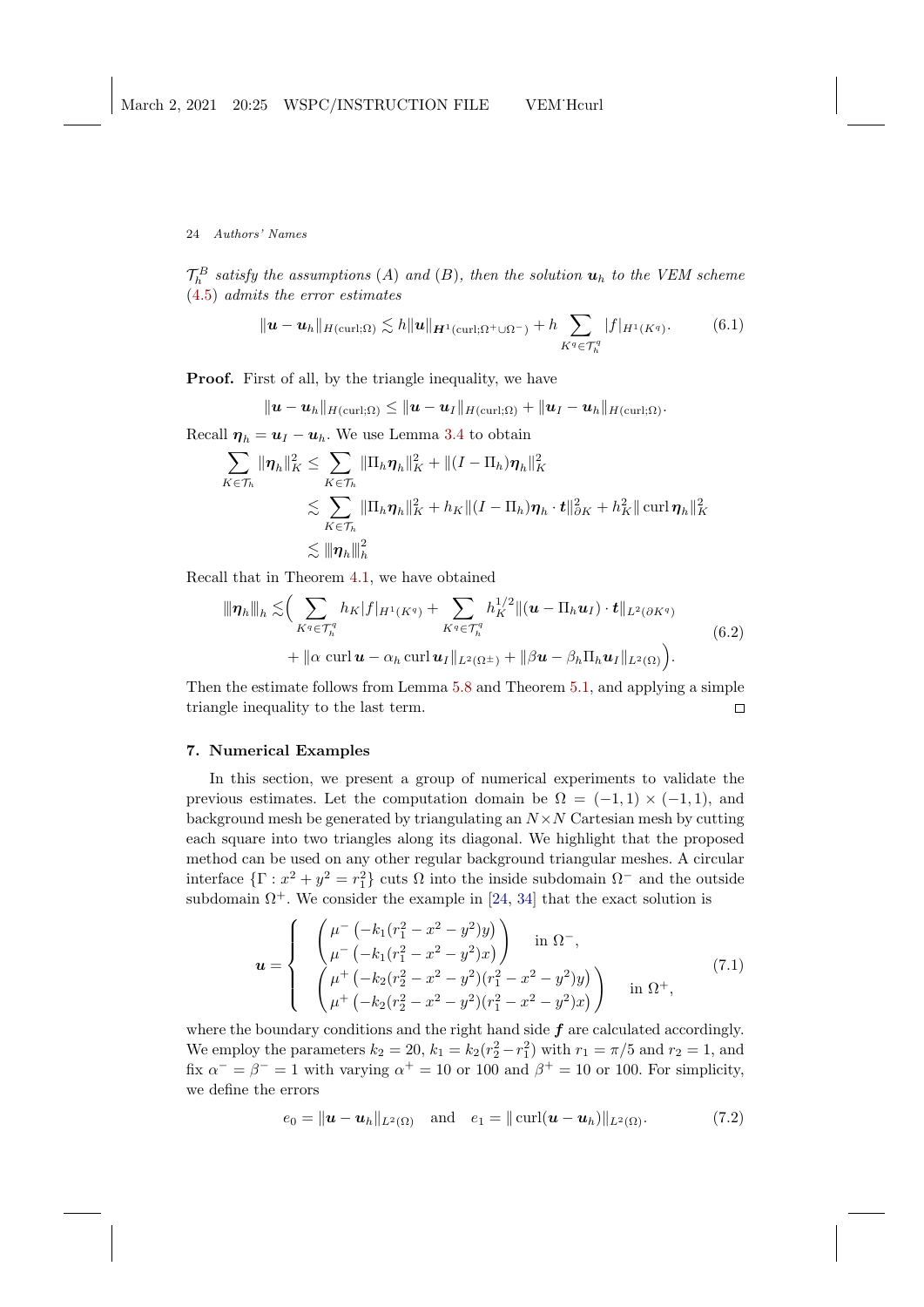The numerical results are presented in Tables [1](#page-24-3)[-4](#page-24-4) which clearly show the first order convergence for both errors.

<span id="page-24-3"></span>

| h.    | $e_0$  | rate      | e <sub>1</sub> | rate      |
|-------|--------|-----------|----------------|-----------|
| 1/10  | 0.6257 | <b>NA</b> | 1.3893         | <b>NA</b> |
| 1/20  | 0.3258 | 0.94      | 0.6998         | 0.99      |
| 1/40  | 0.1661 | 0.97      | 0.3534         | 0.99      |
| 1/80  | 0.0843 | 0.98      | 0.1784         | 0.99      |
| 1/160 | 0.0424 | 0.99      | 0.0894         | 1.00      |
| 1/320 | 0.0213 | 1.00      | 0.0447         | 1.00      |
| 1/640 | 0.0107 | 0.99      | 0.0224         | 1.00      |

 $h \mid e_0$  | rate |  $e_1$  | rate 1/10 0.6206 NA 1.3912 NA  $1/20$  0.3257 0.93 0.7000 0.99  $1/40$  0.1661 0.97 0.3534 0.99  $1/80$  | 0.0843 | 0.98 | 0.1784 | 0.99  $1/160$  0.0424 0.99 0.0894 1.00  $1/320$  | 0.0213 | 1.00 | 0.0447 | 1.00  $1/640$  0.0107 1.00 0.0224 1.00

Table 1: Solution errors for  $\alpha^+ = 10$  and  $\beta^+ = 10.$ 

Table 2: Solution errors for  $\alpha^+ = 10$  and  $\beta^+ = 100.$ 

 $h \mid e_0 \mid$  rate  $e_1 \mid$  rate  $1/10$  | 0.1938 | NA | 0.8877 | NA  $1/20$  0.1425 0.44 0.4358 1.03  $1/40$  0.0698 1.03 0.1976 1.14  $1/80$  0.0368 0.92 0.1027 0.95  $1/160$  0.0189 0.96 0.0503 1.03  $1/320$  | 0.0101 | 0.90 | 0.0264 | 0.93  $1/640$  | 0.0054 | 0.91 | 0.0140 | 0.92

<span id="page-24-4"></span>

| h.    | $e_0$  | rate      | e <sub>1</sub> | rate      |
|-------|--------|-----------|----------------|-----------|
| 1/10  | 0.3266 | <b>NA</b> | 1.0795         | <b>NA</b> |
| 1/20  | 0.1761 | 0.89      | 0.5449         | 0.99      |
| 1/40  | 0.0926 | 0.93      | 0.2768         | 0.98      |
| 1/80  | 0.0482 | 0.94      | 0.1406         | 0.98      |
| 1/160 | 0.0246 | 0.97      | 0.0705         | 1.00      |
| 1/320 | 0.0124 | 0.99      | 0.0353         | 1.00      |
| 1/640 | 0.0062 | 0.99      | 0.0177         | 1.00      |

Table 3: Solution errors for  $\alpha^+ = 100$ 

Table 4: Solution errors for  $\alpha^+ = 100$ and  $\beta^+ = 100$ .

# Acknowledgment

This work was supported in part by the National Science Foundation under grants DMS-1913080 and DMS-2012465.

# References

and  $\beta^+ = 10$ .

- <span id="page-24-1"></span>1. G. Acosta and R. G. Durán. The maximum angle condition for mixed and nonconforming elements: Application to the Stokes equations. SIAM J. Numer. Anal., 37(1):18–36, 1999. [4,](#page-3-0) [16](#page-15-4)
- <span id="page-24-0"></span>2. H. Ammari, A. Buffa, and J.-C. Nédélec. A justification of eddy currents model for the Maxwell equations. SIAM J. Appl. Math., 60(5):1805–1823, 2000. [2](#page-1-4)
- <span id="page-24-2"></span>3. I. Babuška and A. K. Aziz. On the angle condition in the finite element method. SIAM J. Numer. Anal., 13(2):214–226, 1976. [16](#page-15-4)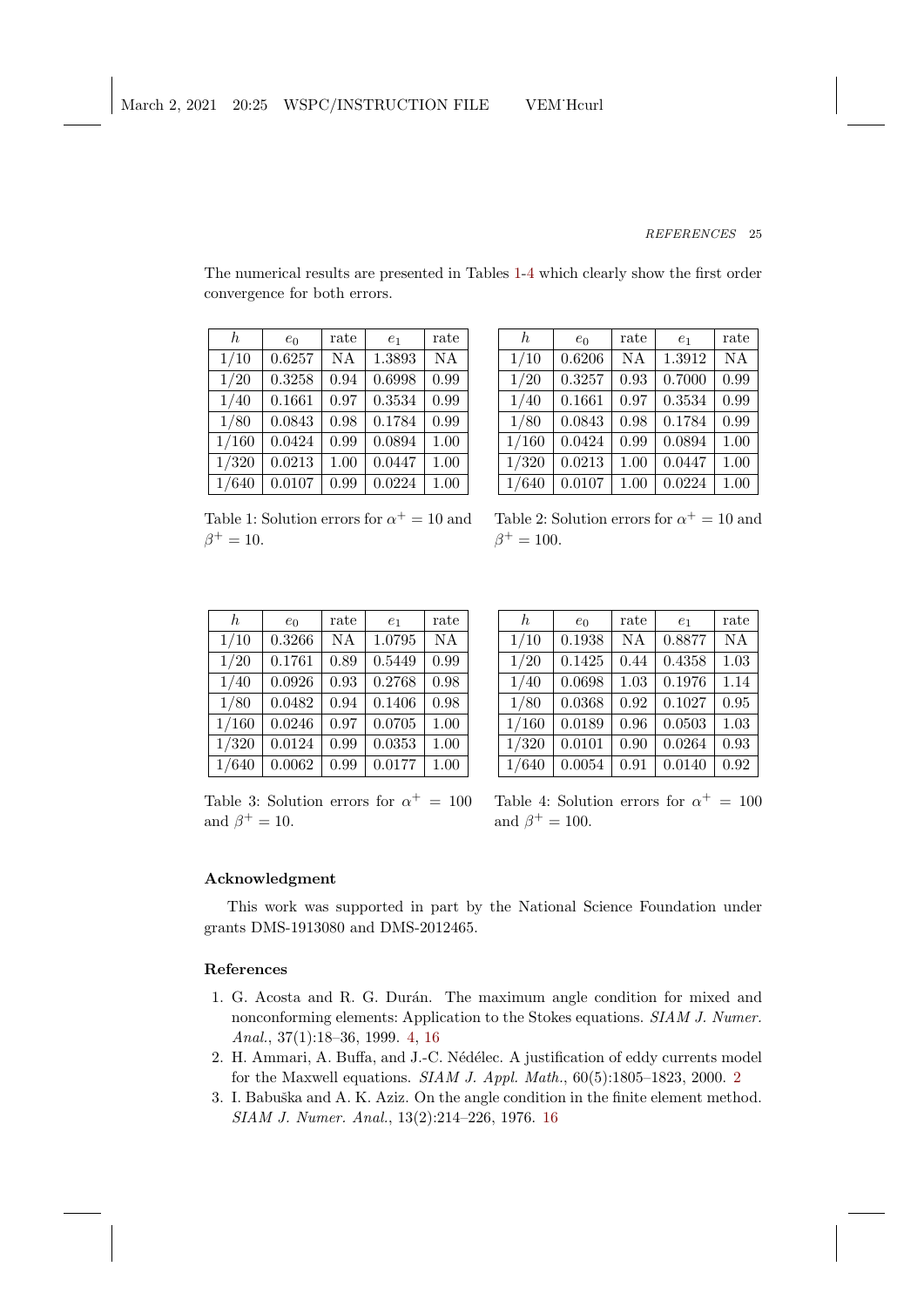26 REFERENCES

- <span id="page-25-0"></span>4. R. Beck, R. Hiptmair, R. H.W. Hoppe, and B. Wohlmuth. Residual based a posteriori error estimators for eddy current computation. ESAIM Math. Model. Numer. Anal., 34(1):159–182, 2000. [2](#page-1-4)
- <span id="page-25-11"></span>5. L. Beir˜ao da veiga, F. Brezzi, A. Cangiani, G. Manzini, L. D. Marini, and A. Russo. Basic principles of virtual element methods. Math. Models Methods Appl. Sci., 23(01):199–214, 2013. [3](#page-2-0)
- <span id="page-25-15"></span>6. A. Buffa, M. Costabel, and M. Dauge. Algebraic convergence for anisotropic edge elements in polyhedral domains. Numer. Math., 101(1):29–65, 2005. [16](#page-15-4)
- <span id="page-25-4"></span>7. E. Burman, S. Claus, P. Hansbo, M. G. Larson, and A. Massing. CutFEM: Discretizing geometry and partial differential equations. Internat. J. Numer. Methods Engrg., 104(7):472–501, 2015. [2](#page-1-4)
- <span id="page-25-2"></span>8. Z. Cai and S. Cao. A recovery-based a posteriori error estimator for H(curl) interface problems. Comput. Methods Appl. Mech. Engrg., 296:169 – 195, 2015. [2](#page-1-4)
- <span id="page-25-9"></span>9. S. Cao and L. Chen. Anisotropic error estimates of the linear virtual element method on polygonal meshes. SIAM J. Numer. Anal., 56(5):2913–2939, 2018. [3,](#page-2-0) [13,](#page-12-4) [19,](#page-18-5) [23](#page-22-4)
- <span id="page-25-6"></span>10. R. Casagrande, R. Hiptmair, and J. Ostrowski. An a priori error estimate for interior penalty discretizations of the curl-curl operator on non-conforming meshes. J. Math. Ind., 6(1):4, 2016. [2,](#page-1-4) [3](#page-2-0)
- <span id="page-25-7"></span>11. R. Casagrande, C. Winkelmann, R. Hiptmair, and J. Ostrowski. DG treatment of non-conforming interfaces in 3D Curl-Curl problems. In Scientific Computing in Electrical Engineering, pages 53–61, Cham, 2016. Springer International Publishing. [2,](#page-1-4) [3](#page-2-0)
- <span id="page-25-14"></span>12. L. Chen. Introduction to finite element methods, 2007. [11](#page-10-5)
- <span id="page-25-10"></span>13. L. Chen, H. Wei, and M. Wen. An interface-fitted mesh generator and virtual element methods for elliptic interface problems. J. Comput. Phys., 334:327–348, 2017. [3,](#page-2-0) [8](#page-7-2)
- <span id="page-25-8"></span>14. Z. Chen, Q. Du, and J. Zou. Finite element methods with matching and nonmatching meshes for Maxwell equations with discontinuous coefficients. SIAM J. Numer. Anal., 37(5):1542–1570, 2000. [2](#page-1-4)
- <span id="page-25-5"></span>15. Z. Chen, Z. Wu, and Y. Xiao. An adaptive immersed finite element method with arbitrary Lagrangian-Eulerian scheme for parabolic equations in time variable domains. Int. J. Numer. Anal. Mod., pages 567–591, 2015. [2](#page-1-4)
- <span id="page-25-3"></span>16. Z. Chen, Y. Xiao, and L. Zhang. The adaptive immersed interface finite element method for elliptic and Maxwell interface problems. J. Comput. Phys.,  $228(14):5000 - 5019, 2009, 2, 4$  $228(14):5000 - 5019, 2009, 2, 4$  $228(14):5000 - 5019, 2009, 2, 4$  $228(14):5000 - 5019, 2009, 2, 4$
- <span id="page-25-1"></span>17. P. Ciarlet, Jr and J. Zou. Fully discrete finite element approaches for timedependent Maxwell's equations. Numer. Math., 82(2):193–219, 1999. [2](#page-1-4)
- <span id="page-25-13"></span>18. M. Costabel, M. Dauge, and S. Nicaise. Singularities of Maxwell interface problems. ESAIM Math. Model. Numer. Anal., 33(3):627–649, 1999. [6](#page-5-3)
- <span id="page-25-12"></span>19. L. Beir˜ao da Veiga, F. Brezzi, F. Dassi, L.D. Marini, and A. Russo. Virtual element approximation of 2D Magnetostatic problems. Computer Methods in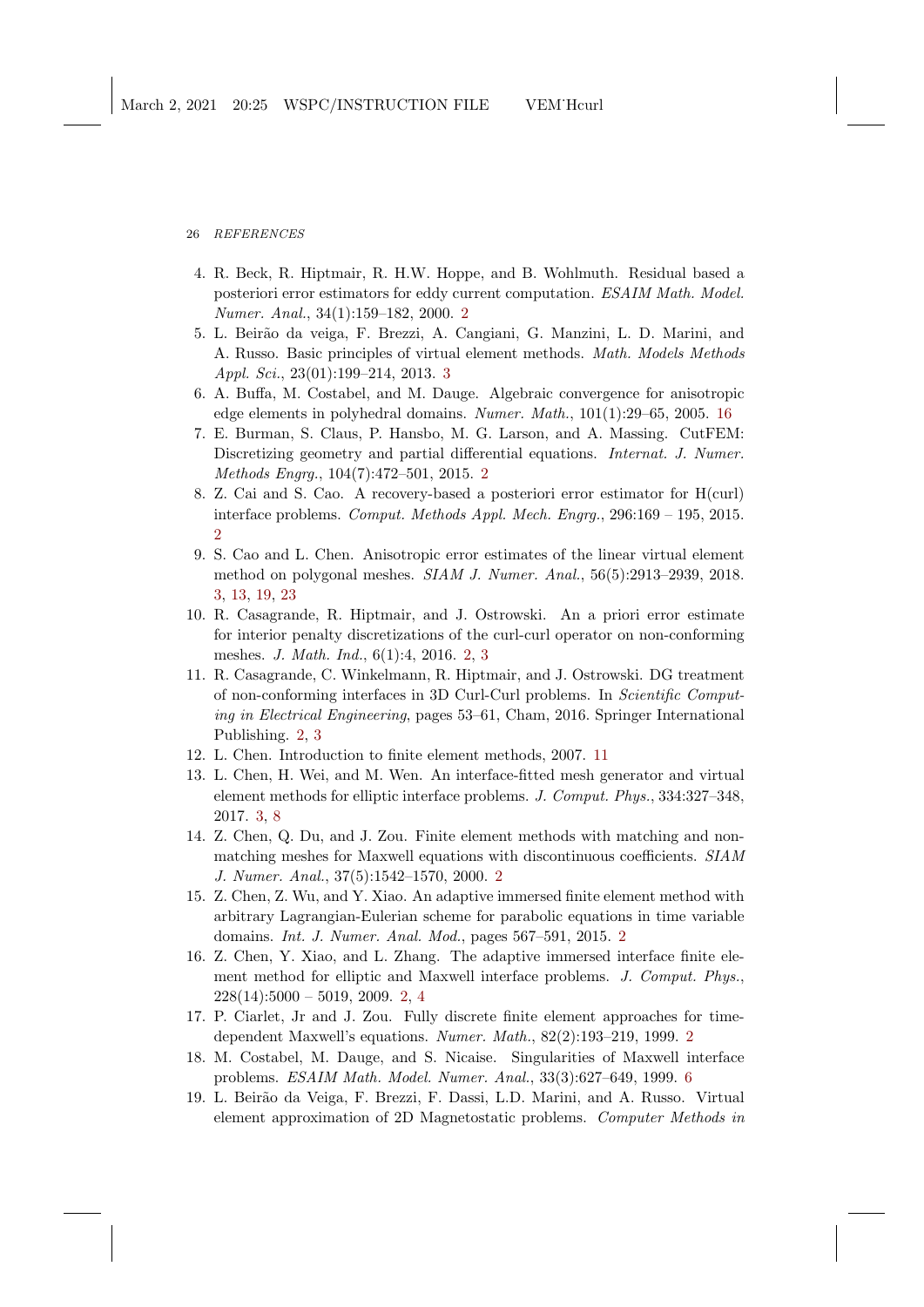Applied Mechanics and Engineering, 327:173 – 195, 2017. Advances in Computational Mechanics and Scientific Computation—the Cutting Edge. [3,](#page-2-0) [4,](#page-3-0) [7,](#page-6-4) [8,](#page-7-2) [10](#page-9-5)

- <span id="page-26-10"></span>20. L. Beir˜ao da Veiga, F. Brezzi, L. D. Marini, and A. Russo. H(div) and H(curl) conforming virtual element methods. Numer. Math., 133(2):303–332, 2016. [3,](#page-2-0) [4,](#page-3-0) [7,](#page-6-4) [8,](#page-7-2) [10](#page-9-5)
- <span id="page-26-12"></span>21. L. Beirão da Veiga, F. Dassi, G. Manzini, and L. Mascotto. Virtual elements for Maxwell's equations. arXiv:2102.00950, 2021. [3](#page-2-0)
- <span id="page-26-2"></span>22. H. Duan, F. Qiu, R. C. E. Tan, and W. Zheng. An adaptive FEM for a Maxwell interface problem. J. Sci. Comput., 67(2):669–704, 2016. [2](#page-1-4)
- <span id="page-26-3"></span>23. R. Guo and T. Lin. A group of immersed finite element spaces for elliptic interface problems. IMA J.Numer. Anal., 39(1):482–511, 2017. [2,](#page-1-4) [5,](#page-4-2) [6](#page-5-3)
- <span id="page-26-9"></span>24. R. Guo, Y. Lin, and J. Zou. Solving two dimensional H(curl)-elliptic interface systems with optimal convergence on unfitted meshes. arXiv:2011.11905, 2020. [3,](#page-2-0) [24](#page-23-1)
- <span id="page-26-0"></span>25. R. Hiptmair. Finite elements in computational electromagnetism. Acta Numerica, 11:237–339, 2002. [2](#page-1-4)
- <span id="page-26-1"></span>26. R. Hiptmair, J. Li, and J. Zou. Convergence analysis of finite element methods for H(curl;  $\omega$ )-elliptic interface problems. Numer. Math., 122(3):557–578, Nov 2012. [2,](#page-1-4) [6,](#page-5-3) [7,](#page-6-4) [17](#page-16-2)
- <span id="page-26-6"></span>27. P. Houston, I. Perugia, A. Schneebeli, and D. Schötzau. Interior penalty method for the indefinite time-harmonic Maxwell equations. Numer. Math., 100(3):485– 518, 2005. [3](#page-2-0)
- <span id="page-26-7"></span>28. P. Houston, I. Perugia, and D. Schotzau. Mixed discontinuous Galerkin approximation of the Maxwell operator. SIAM J. Numer. Anal., 42(1):434–459, 2004. [3](#page-2-0)
- <span id="page-26-8"></span>29. P. Houston, I. Perugia, and D. Schötzau. Mixed discontinuous Galerkin approximation of the Maxwell operator: Non-stabilized formulation. J. Sci. Comput., 22(1):315–346, 2005. [3](#page-2-0)
- <span id="page-26-14"></span>30. J. Huang and J. Zou. Uniform a priori estimates for elliptic and static Maxwell interface problems. Disc. Cont. Dynam. Sys., Series B, 7(1):145, 2007. [6](#page-5-3)
- <span id="page-26-11"></span>31. F. Kikuchi. Mixed formulations for finite element analysis of magnetostatic and electrostatic problems. Japan J. Appl. Math., 6(2):209, 1989. [3](#page-2-0)
- <span id="page-26-15"></span>32. M. Křižek. On the maximum angle condition for linear tetrahedral elements. SIAM J. Numer. Anal., 29(2):513–520, 1992. [16](#page-15-4)
- <span id="page-26-4"></span>33. R. J. LeVeque and Z. Li. The immersed interface method for elliptic equations with discontinuous coefficients and singular sources. SIAM J. Numer. Anal., 31(4):1019–1044, 1994. [2](#page-1-4)
- <span id="page-26-13"></span>34. J. Li, J. M. Melenk, B. Wohlmuth, and J. Zou. Optimal a priori estimates for higher order finite elements for elliptic interface problems. Appl. Numer. Math., 60(1):19–37, 2010. [6,](#page-5-3) [24](#page-23-1)
- <span id="page-26-5"></span>35. H. Liu, L. Zhang, X. Zhang, and W. Zheng. Interface-penalty finite element methods for interface problems in  $H^1$ , H(curl), and H(div). Comput. Methods